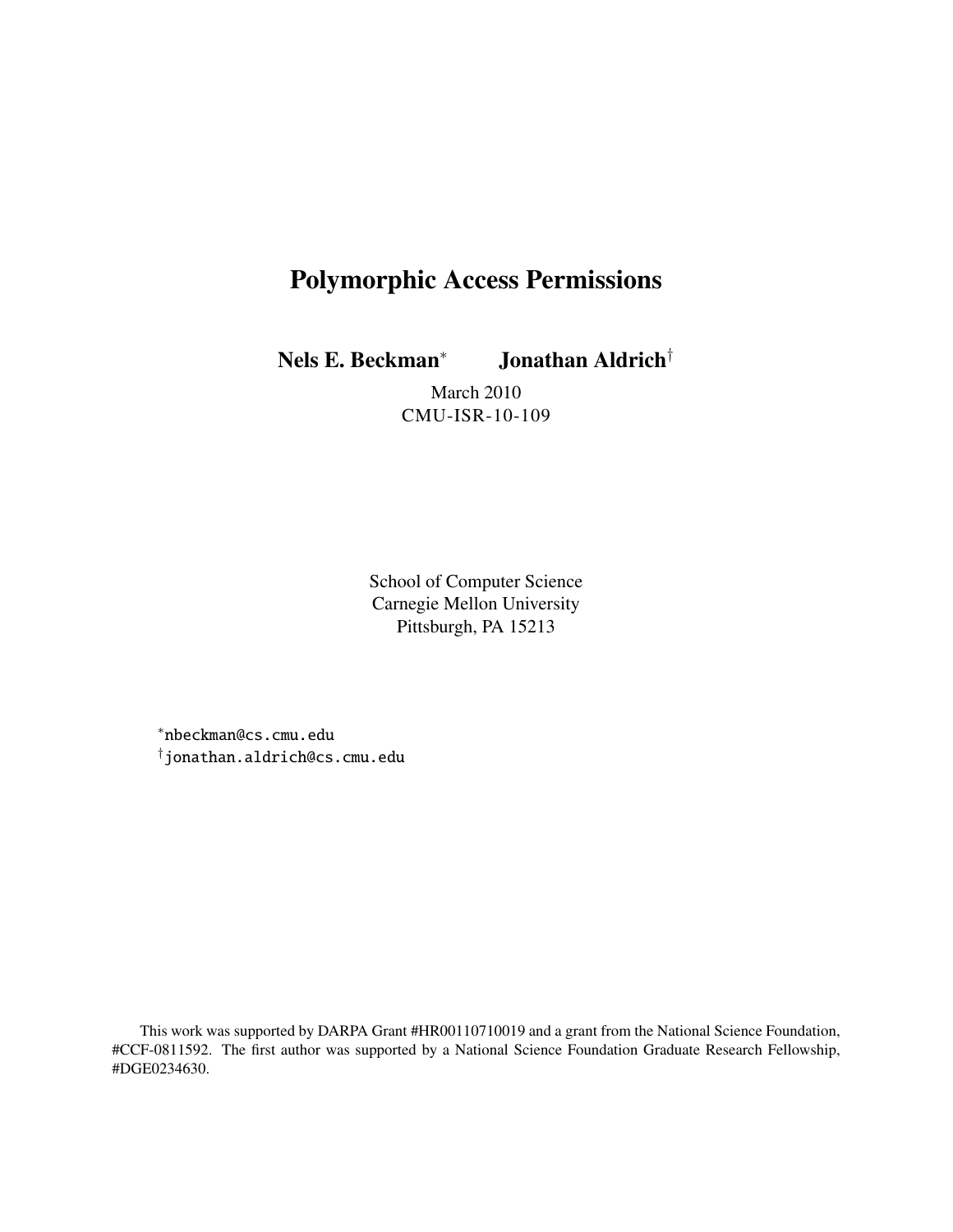| <b>Report Documentation Page</b>                                                                                                                                                                    |                                                                                                                                                                                                                                                                                                                                                                                                                                                                                                                                                                                                                                                                                                                                                                                                          |                                                  |                                      |                                  | Form Approved<br>OMB No. 0704-0188                                                                             |  |  |
|-----------------------------------------------------------------------------------------------------------------------------------------------------------------------------------------------------|----------------------------------------------------------------------------------------------------------------------------------------------------------------------------------------------------------------------------------------------------------------------------------------------------------------------------------------------------------------------------------------------------------------------------------------------------------------------------------------------------------------------------------------------------------------------------------------------------------------------------------------------------------------------------------------------------------------------------------------------------------------------------------------------------------|--------------------------------------------------|--------------------------------------|----------------------------------|----------------------------------------------------------------------------------------------------------------|--|--|
| does not display a currently valid OMB control number.                                                                                                                                              | Public reporting burden for the collection of information is estimated to average 1 hour per response, including the time for reviewing instructions, searching existing data sources, gathering and<br>maintaining the data needed, and completing and reviewing the collection of information. Send comments regarding this burden estimate or any other aspect of this collection of information,<br>including suggestions for reducing this burden, to Washington Headquarters Services, Directorate for Information Operations and Reports, 1215 Jefferson Davis Highway, Suite 1204, Arlington<br>VA 22202-4302. Respondents should be aware that notwithstanding any other provision of law, no person shall be subject to a penalty for failing to comply with a collection of information if it |                                                  |                                      |                                  |                                                                                                                |  |  |
| 1. REPORT DATE<br><b>MAR 2010</b>                                                                                                                                                                   |                                                                                                                                                                                                                                                                                                                                                                                                                                                                                                                                                                                                                                                                                                                                                                                                          |                                                  | <b>3. DATES COVERED</b>              | 00-00-2010 to 00-00-2010         |                                                                                                                |  |  |
| <b>4. TITLE AND SUBTITLE</b>                                                                                                                                                                        |                                                                                                                                                                                                                                                                                                                                                                                                                                                                                                                                                                                                                                                                                                                                                                                                          | 5a. CONTRACT NUMBER                              |                                      |                                  |                                                                                                                |  |  |
| <b>Polymorphic Access Permissions</b>                                                                                                                                                               |                                                                                                                                                                                                                                                                                                                                                                                                                                                                                                                                                                                                                                                                                                                                                                                                          |                                                  |                                      | 5b. GRANT NUMBER                 |                                                                                                                |  |  |
|                                                                                                                                                                                                     | 5c. PROGRAM ELEMENT NUMBER                                                                                                                                                                                                                                                                                                                                                                                                                                                                                                                                                                                                                                                                                                                                                                               |                                                  |                                      |                                  |                                                                                                                |  |  |
| 6. AUTHOR(S)                                                                                                                                                                                        |                                                                                                                                                                                                                                                                                                                                                                                                                                                                                                                                                                                                                                                                                                                                                                                                          |                                                  | 5d. PROJECT NUMBER                   |                                  |                                                                                                                |  |  |
|                                                                                                                                                                                                     |                                                                                                                                                                                                                                                                                                                                                                                                                                                                                                                                                                                                                                                                                                                                                                                                          |                                                  |                                      | <b>5e. TASK NUMBER</b>           |                                                                                                                |  |  |
|                                                                                                                                                                                                     |                                                                                                                                                                                                                                                                                                                                                                                                                                                                                                                                                                                                                                                                                                                                                                                                          |                                                  | 5f. WORK UNIT NUMBER                 |                                  |                                                                                                                |  |  |
| 7. PERFORMING ORGANIZATION NAME(S) AND ADDRESS(ES)<br>8. PERFORMING ORGANIZATION<br><b>REPORT NUMBER</b><br><b>Carnegie Mellon University, School of Computer</b><br>Science, Pittsburgh, PA, 15213 |                                                                                                                                                                                                                                                                                                                                                                                                                                                                                                                                                                                                                                                                                                                                                                                                          |                                                  |                                      |                                  |                                                                                                                |  |  |
| 9. SPONSORING/MONITORING AGENCY NAME(S) AND ADDRESS(ES)                                                                                                                                             |                                                                                                                                                                                                                                                                                                                                                                                                                                                                                                                                                                                                                                                                                                                                                                                                          |                                                  |                                      | 10. SPONSOR/MONITOR'S ACRONYM(S) |                                                                                                                |  |  |
|                                                                                                                                                                                                     |                                                                                                                                                                                                                                                                                                                                                                                                                                                                                                                                                                                                                                                                                                                                                                                                          | <b>11. SPONSOR/MONITOR'S REPORT</b><br>NUMBER(S) |                                      |                                  |                                                                                                                |  |  |
| 12. DISTRIBUTION/AVAILABILITY STATEMENT                                                                                                                                                             | Approved for public release; distribution unlimited                                                                                                                                                                                                                                                                                                                                                                                                                                                                                                                                                                                                                                                                                                                                                      |                                                  |                                      |                                  |                                                                                                                |  |  |
| <b>13. SUPPLEMENTARY NOTES</b>                                                                                                                                                                      |                                                                                                                                                                                                                                                                                                                                                                                                                                                                                                                                                                                                                                                                                                                                                                                                          |                                                  |                                      |                                  |                                                                                                                |  |  |
| 14. ABSTRACT                                                                                                                                                                                        | This paper presents a polymorphic extension to a type system that prevents the misuse of object protocols.<br>Polymorphism allows classes to be generic in the Access Permissions in their specifications. Access<br>Permissions describe both the current state of an object and whether or not references to the object alias.<br>Polymorphic Access Permissions allow programmers to specify certain patterns that we have encountered<br>this system as a static typestate checker for the Java programming language.                                                                                                                                                                                                                                                                                |                                                  |                                      |                                  | in practice, for example a collection of open, unaliased files. This paper also describes an implementation of |  |  |
| <b>15. SUBJECT TERMS</b>                                                                                                                                                                            |                                                                                                                                                                                                                                                                                                                                                                                                                                                                                                                                                                                                                                                                                                                                                                                                          |                                                  |                                      |                                  |                                                                                                                |  |  |
| 16. SECURITY CLASSIFICATION OF:                                                                                                                                                                     |                                                                                                                                                                                                                                                                                                                                                                                                                                                                                                                                                                                                                                                                                                                                                                                                          |                                                  | 17. LIMITATION OF<br><b>ABSTRACT</b> | 18. NUMBER<br>OF PAGES           | 19a. NAME OF<br><b>RESPONSIBLE PERSON</b>                                                                      |  |  |
| a. REPORT<br>unclassified                                                                                                                                                                           | b. ABSTRACT<br>c. THIS PAGE<br>unclassified<br>unclassified                                                                                                                                                                                                                                                                                                                                                                                                                                                                                                                                                                                                                                                                                                                                              |                                                  | Same as<br><b>Report (SAR)</b>       | 28                               |                                                                                                                |  |  |

**Standard Form 298 (Rev. 8-98)**<br>Prescribed by ANSI Std Z39-18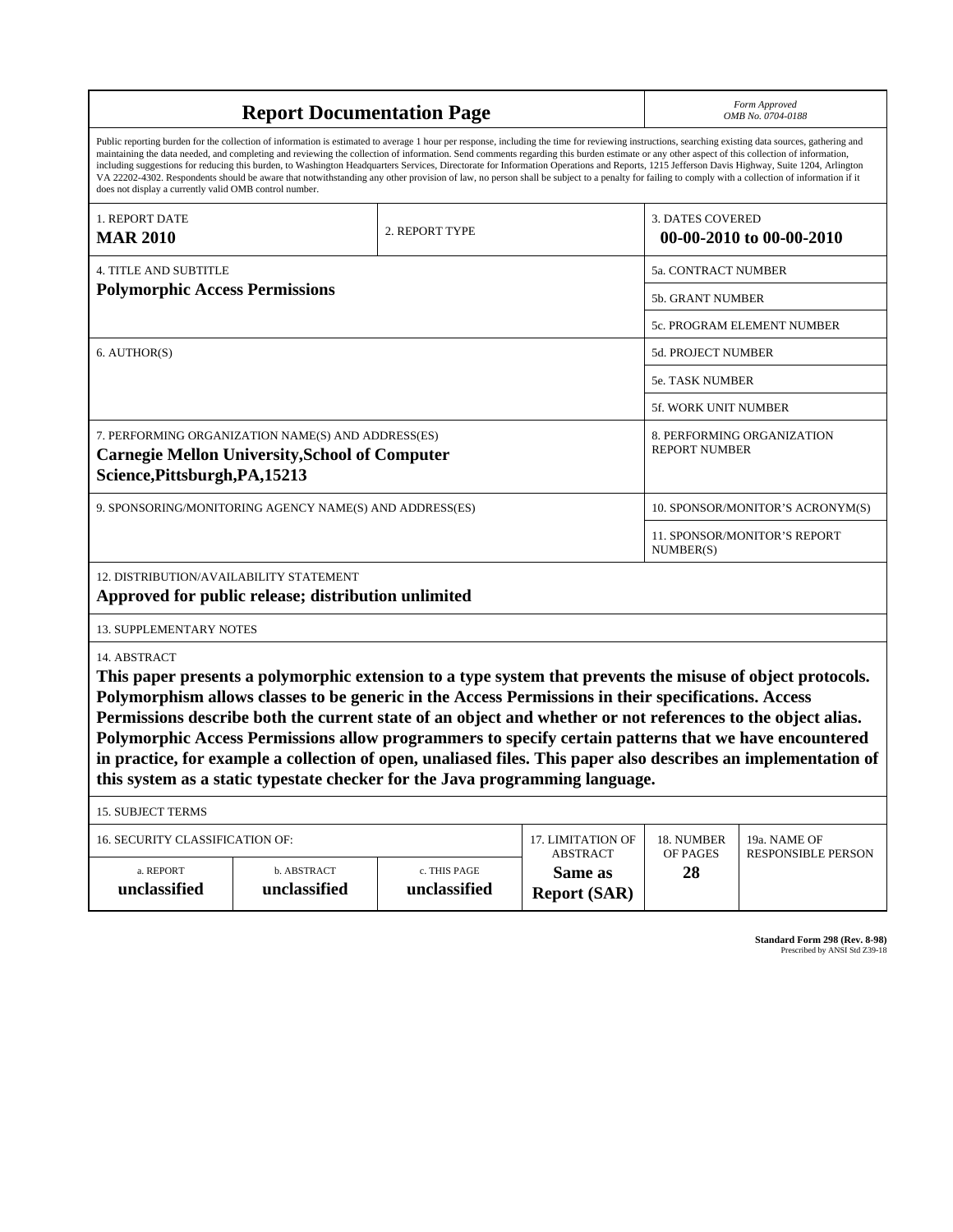Keywords: typestate, aliasing, fractional permissions, polymorphism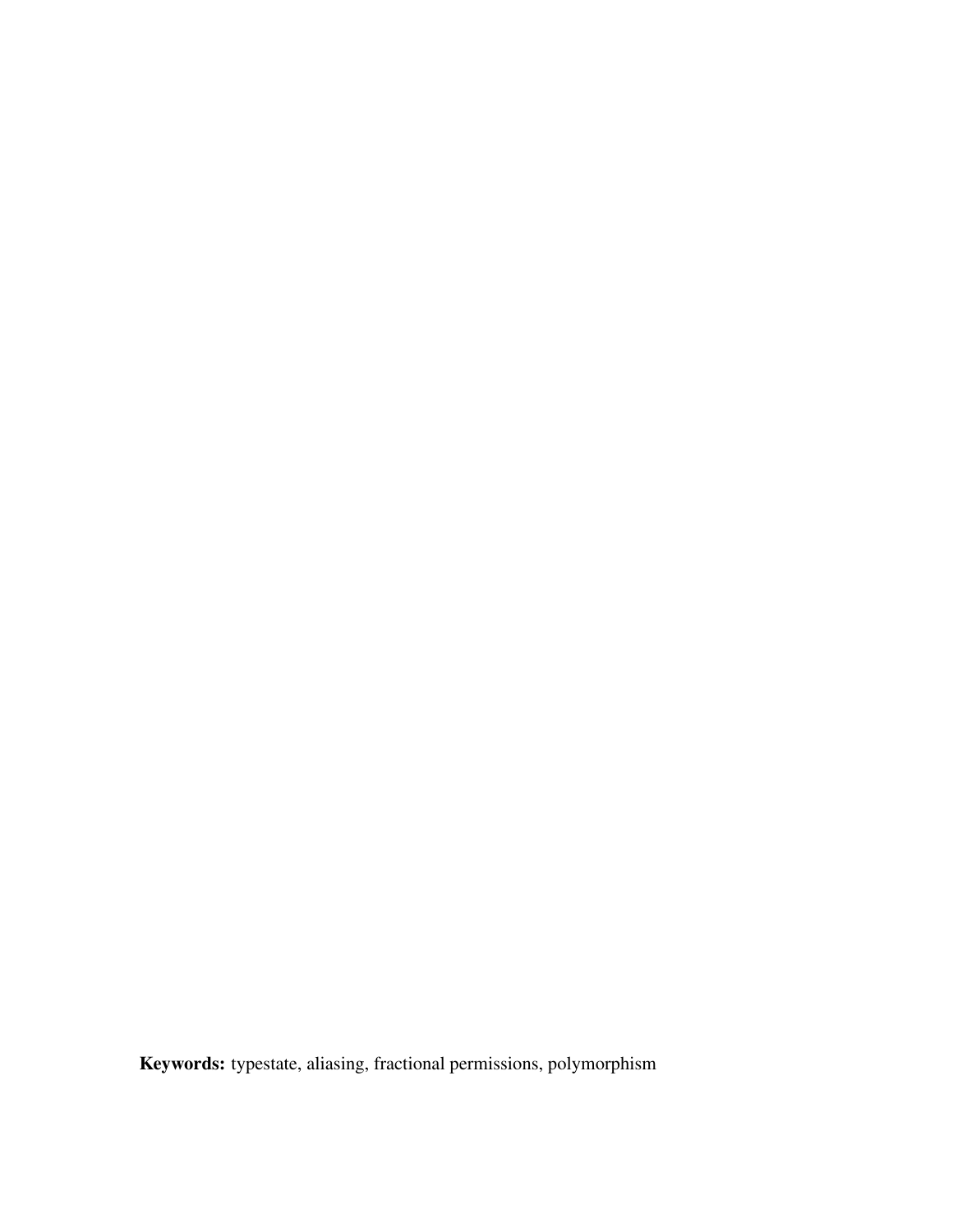### Abstract

This paper presents a polymorphic extension to a type system that prevents the misuse of object protocols. Polymorphism allows classes to be generic in the Access Permissions in their specifications. Access Permissions describe both the current state of an object and whether or not references to the object alias. Polymorphic Access Permissions allow programmers to specify certain patterns that we have encountered in practice, for example a collection of open, unaliased files. This paper also describes an implementation of this system as a static typestate checker for the Java programming language.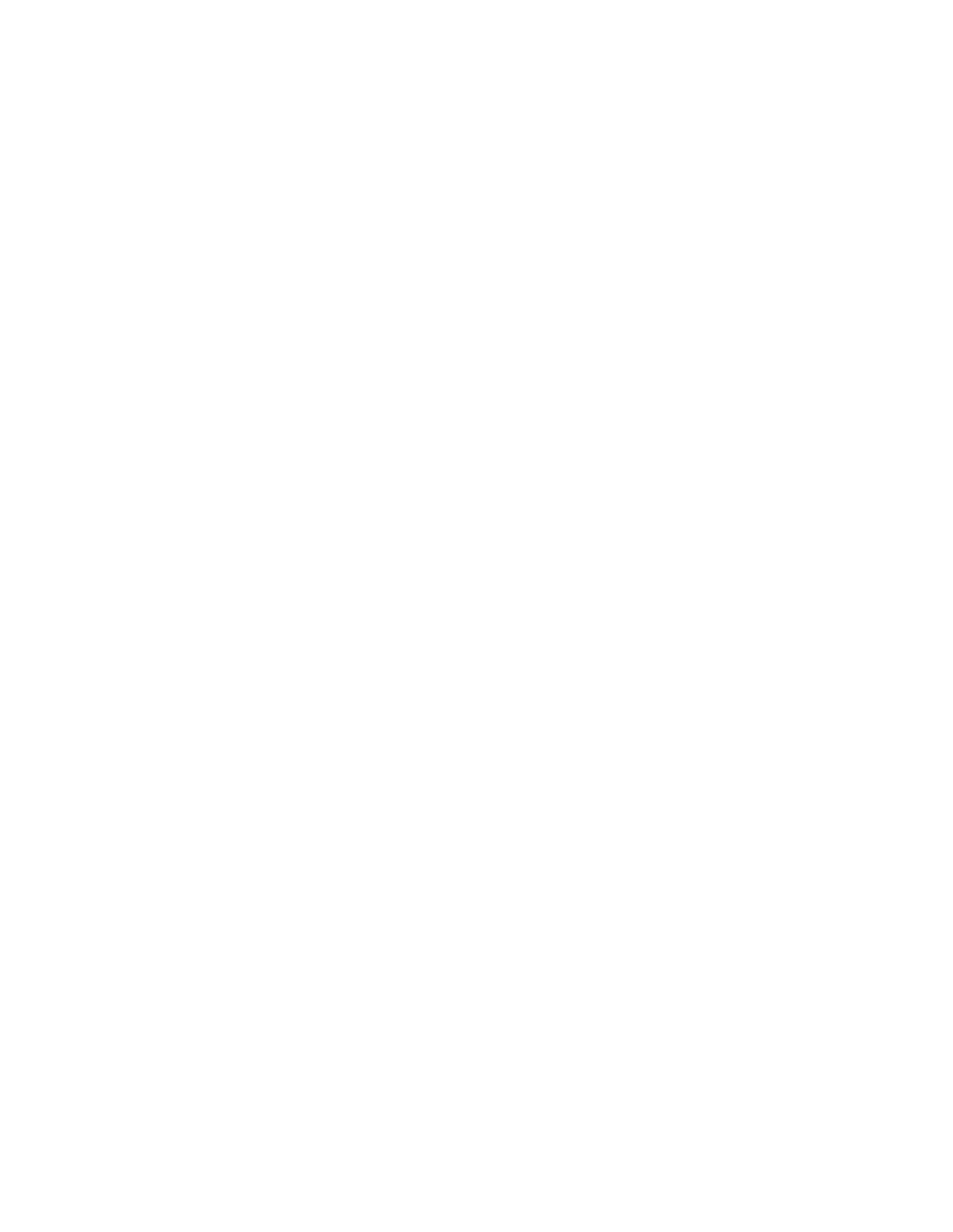# 1 Introduction

This paper presents a type system and a related implementation for a language that prevents the misuse of object protocols. Such systems are generally known as typestate checkers. The novel feature of this language is that its type system supports parametric polymorphism over Access Permissions, thereby addressing a key limitation of the type system upon which it directly builds [2]. We are unaware of any other static typestate checker that supports a similar level of expressiveness.

In practice, many classes in object-oriented programs define protocols. The protocols prohibit certain methods of a class from being called at certain times, generally depending on the state of class instances. To take a common example, consider Java's Iterator interface. The next method on an iterator should only be called if there are actually elements left to iterate over, otherwise the call will result in a run-time exception. While classes may frequently define such protocols, popular languages generally do not check that these protocols are obeyed. As a result, there has been considerable work in the research community on static and dynamic typestate checking [13, 8, 11, 7].

Of the approaches that attempt to check protocol usage statically, the subset that work modularly, checking each method once like a traditional type system, must somehow deal with aliasing. When tracking an object's state as it steps through a method body, the potential for unrestricted aliasing means that any method call might potentially alter the state of that object through hidden references. Typestate checkers typically deal with this problem by imposing aliasing restrictions such as uniqueness [7, 8]. This paper builds on the work of Bierhoff and Aldrich [2] who introduced the notion of Access Permissions for tracking object states and aliasing. Access Permissions associated with program references track not only the state of the object referenced, but the *permission* available to modify that object and potentially held by other references. This permission information is encoded in one of five *permission kinds*, recapped in Figure 1, which greatly increased the flexibility of aliasing when compared with existing approaches.

|                                 | <b>Other Refs. May:</b> |           |       |
|---------------------------------|-------------------------|-----------|-------|
| This Ref. May:   No Other Refs. |                         | Read      | Write |
| Read                            | unique                  | immutable | pure  |
| Write                           | unique                  | full      | share |

Figure 1: The five permission kinds

Polymoprhism over Access Permissions is important for many of the same reasons that parametric polymorphism is already useful in standard type systems; it increases the precision of the type system for types whose implementations are in some sense "ambivalent" about the objects they reference. In Java 1.5 we can use this feature to define a class Stack<T>, a stack that can hold elements of any type. When that class is instantiated with some type, say File, we are ensured that that particular instance will only accept and return files.

In our case, Access Permissions statically describe the current state of an object reachable through a reference, and whether or not that reference may be aliased by other references. By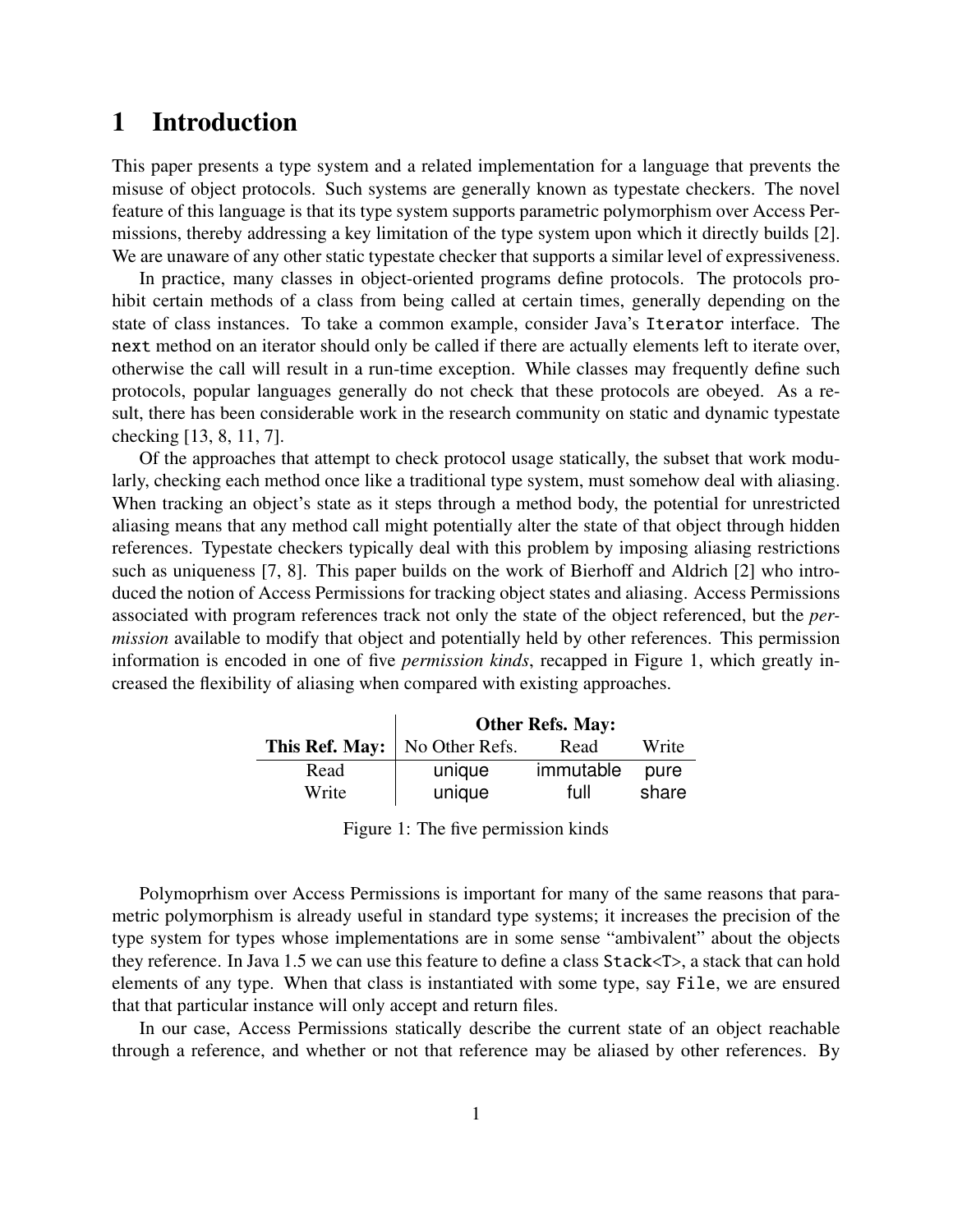enabling polymorphism over Access Permissions, programmers can write classes that are ambivalent about their elements' protocols and level of aliased-ness. For example, the same Stack<T> class can be given polymorphic *specifications*. Later on, a stack can be instantiated in a variety of different ways, say a stack of unique pointers to open files, or a stack of shared pointers to sockets guaranteed to be open.

To give a clearer picture of the difficulties that arise without polymorphism, we will attempt to specify just such a stack using our existing methodology [2]. Figure 2 shows the implementation and specification of a mutable stack. This stack defines only two methods, push and pop. If pop is called when the stack is empty, it simply returns null. The stack defines no protocol of any interest, but since it is generic in the types of the elements it holds, its elements very well might.

```
1 @Invariants (@State(name="alive", inv="unique(first) in alive"))
2 class Stack<T> {
3 @Invariants (@State(name="alive",
4 inv="unique(next) in alive * pure(item) in alive"))
5 class Node { T item; Node next; }
6 Node first;
7
8 @Spec(post="unique(this) in alive")
9 Stack () { first = null; }
10
11 @Spec(pre="unique(this) in alive * pure(item) in alive",
12 post="unique(this) in alive")
13 void push(T item) { Node n = new Node();14 n.item = item; n.next = first;
15 first = n;
16 }
17
18 @Spec(pre="unique(this) in alive",
19 post="unique(this) in alive * pure(result) in alive")
20 T pop () {
21 if( first == null ) return null;
22 else { T result = first.item;
23 first = first.next; return result;
24 }
25 }
26 }
```
Figure 2: A specification of a Stack class, without polymorphism. It is weak in the sense that no matter what state the elements of the stack are in, the caller of pop method only knows the element are in the "alive" state.

We have attempted to specify this stack in as general a way as possible. Because the implementation does not constrain the types of the elements it holds, it also does not constrain the protocols defined by those elements. If a programmer only pushes open files on the stack, he expects open files to be returned from the stack. Furthermore, for verification purposes, the implementation does not constrain the permission kind associated with those elements. In other words, any permission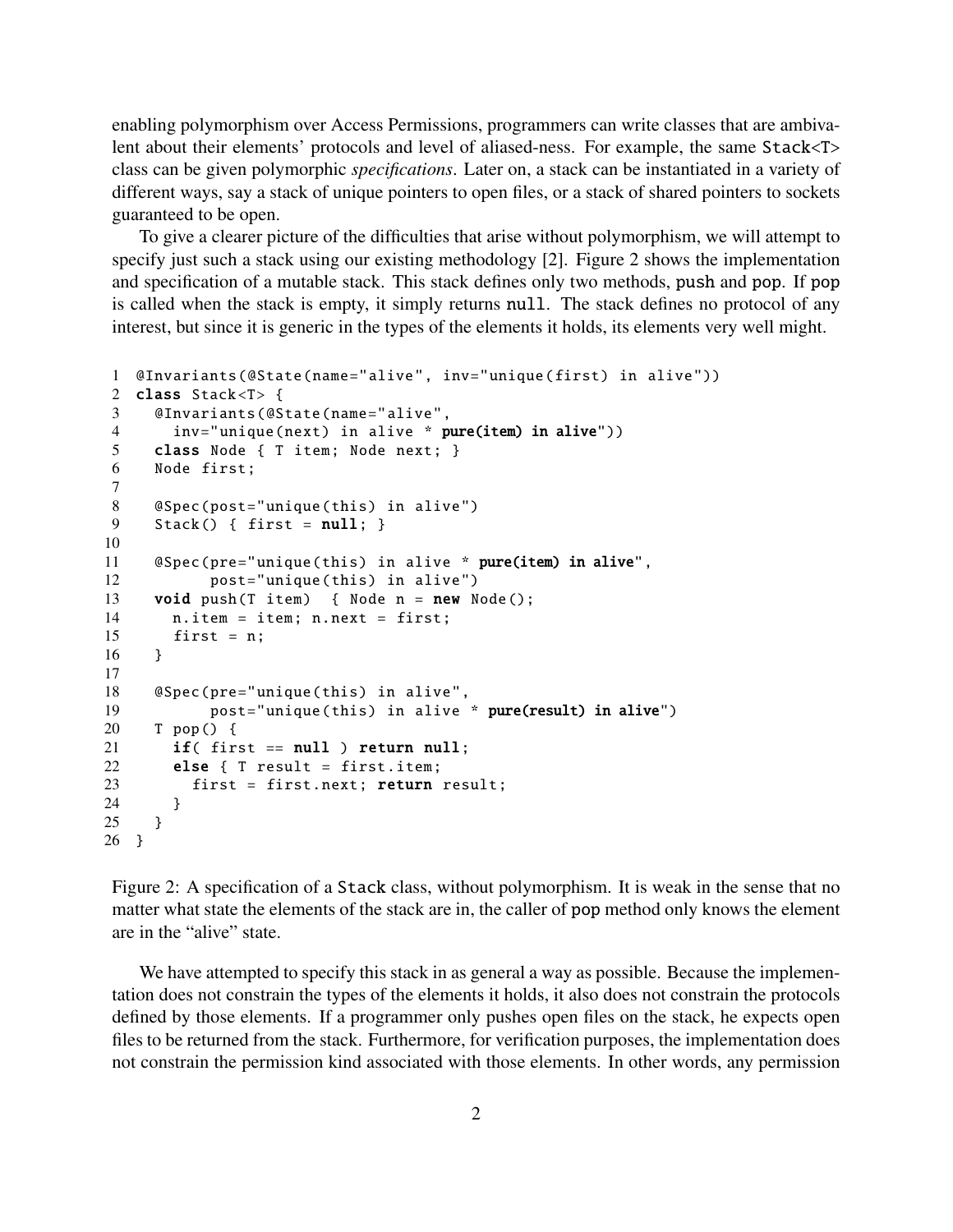that the caller of the push method is willing to forfeit to the pushed item, can soundly be transferred to the eventual caller of the pop method. For these reasons, the Access Permissions to the stack elements (highlighted in bold) in Figure 2 are as general as possible: the element must be in the "alive" state (trivially satisfied by every object) and the element must have pure permission kind (satisfiable with any other permission kind).

Unfortunately, this specification is quite imprecise. While it is easy to satisfy the pre-condition of the push method (line 11), for any object, the post-condition of the pop method (line 19) is quite weak. For example, for a stack of type Stack<File>, even if we push an open file, and the calling site has the sole reference to that file f (signified by the Access Permission,  $unique(f)$  in Open), we lose all this information when calling the pop method. The caller of the pop method receives a permission to read but not modify a file that may be open or closed (pure(result) in Alive). The caller would be unable to use methods that depend on the file being open, for example read. This imprecision is analogous to state of Java collections before generics; the return type of the pop method of Stack could only guarantee that the returned object was of type Object.

In practice [3] we have seen that when using the Access Permissions methodology for typestate checking, one is forced either to copy and re-specify an implementation of a collection several times, once for each context in which it is used, or settle for false-positives. Collections are frequently used as a means of ownership transfer between different threads and different program structures.

This paper presents a type system that allows us to give Stack a single polymorphic specification. A stack of unique, open files can share an implementation with a stack of shared, open sockets without losing precision, such as in the specification of the pop method.

This paper will proceed in the following manner: Section 2 contains a brief recap of the type system of Bierhoff and Aldrich [2] upon which this work directly builds. Section 3 describes the type system in technical detail and contains the primary contribution of this work. As the section progresses, we will attempt to motivate our new features and present a number of useful examples. Since the specifications end up being rather verbose, Section 4 shows how we can introduce syntactic sugar that greatly decreases the size of specifications written by programmers. Section 5 describes our implementation before a discussion of related work and a conclusion.

### 2 Background: Access Permissions

Because our system is an extension of the type system of Bierhoff and Aldrich [2], some understanding of that system is necessary to understand our work. In this section, we will briefly recap a few of the more novel aspects of this existing work.

Bierhoff and Aldrich [2] presented a type system for statically ensuring that object protocols would not be violated at run-time. This system had a variety of novel features. For one, it allowed a larger variety of aliasing patterns than previous approaches. It is important for static typestate checkers to track aliasing in some manner because of the possibility of other references modifying the state of an object that is being tracked. While existing typestate checkers required linearity for any object with states [7], Bierhoff and Aldrich [2] introduced five permission kinds, described in Figure 1, which record statically which references in a program could be used to modify, and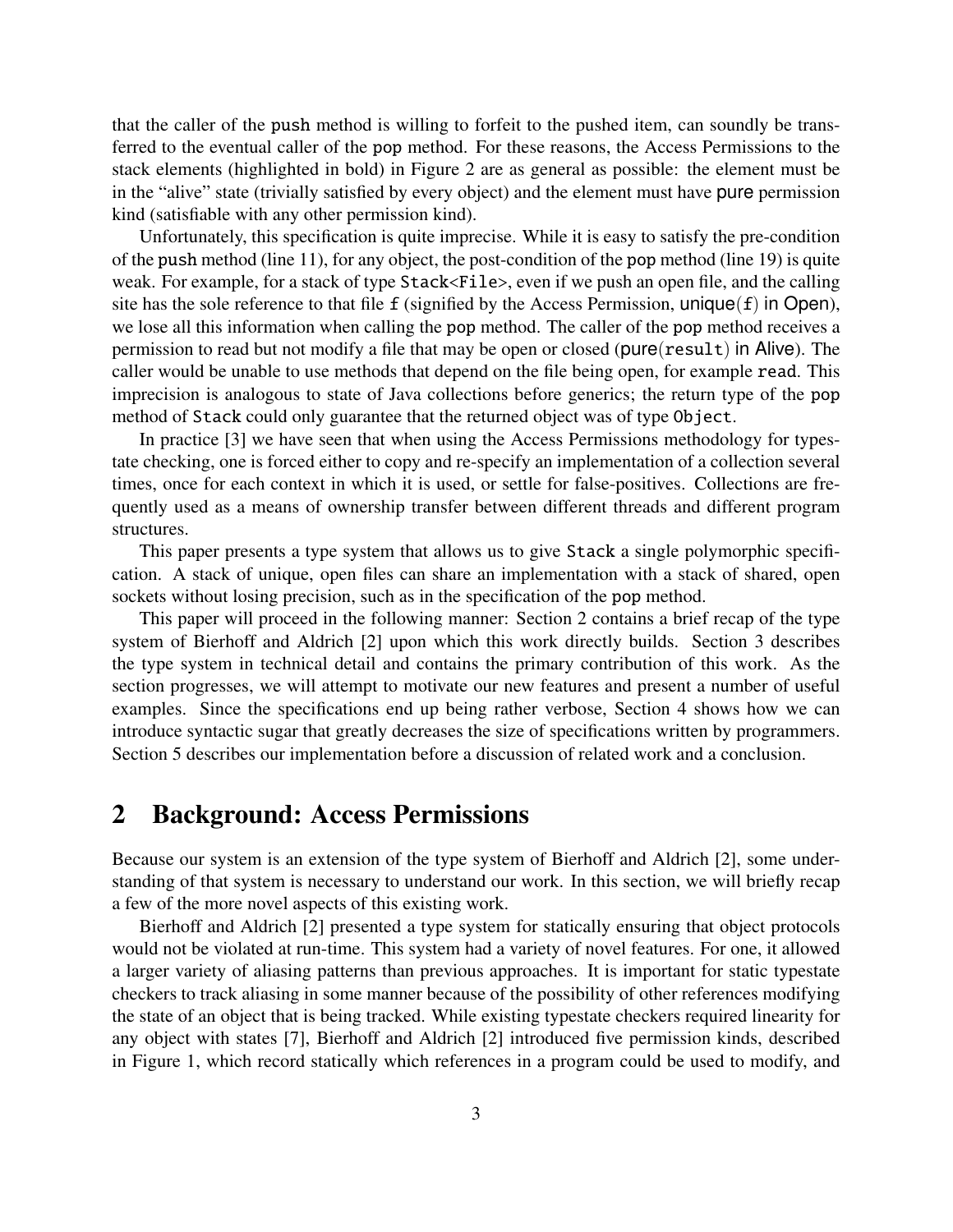

Figure 3: A graphical depiction of the protocol defined by the ResultSet class in the Java JDBC library [3].

whether or not other references might alias the same object. The result was greater flexibility of aliasing for tracked objects.

This approach also associated each access permission with a series of fractions. Fractions [6], as used in verification, allow weaker aliasing permissions to be recombined in order to form stronger permissions. The numerical value of the fractions indicate to the analysis at what point it is guaranteed that all aliases have been eliminated. With fractions, a unique permission, for example, can be temporarily split into three share permissions, distributed to references in different parts of the program, and then be recombined into a unique permission.

Finally, this approach allows classes to define state hierarchies, which can exponentially decrease the number of cases that must be considered when writing specifications. If a class defines a number of states, state refinement allows that same class, or its subclasses, to introduce new states inside existing states. Consider the protocol defined by the ResultSet class in Java's JDBC library, modeled as a UML State Diagram in Figure 3. At the top level of the state hierarchy defined by this class, there is a simple Open/Closed protocol. When a ResultSet is closed by calling the close method, any underlying database resources will be released. But within the open state, we can see that there is a much more interesting protocol. Each time the next method is called, the database result will advance to the next row in the collection of results. If this method returns false, this indicates that there are no more rows in the result. Only if this method returns true, do we say that the result is in the valid state, at which point the values for each column can be queried. Finally, the wasNull method, which checks to see if the last column queried was actually the database value "NULL," can only be called after some column in the current row has been queried. State hierarchies like this one allow simpler specifications, since some methods may be ambivalent as to where exactly in the hierarchy an object lies. For example, the close method requires only that the receiver be somewhere in the open state, and does not care if the result is valid, unread, etc.

As part of the state hierarchy methodology, a permission can provide a *state guarantee*. A permission with a guarantee promises that reference cannot be used to leave the guaranteed state. Moreover, because of the means by which guarantees are created, a permission with a guarantee also knows that no other reference can be used to leave that guaranteed state. This mechanism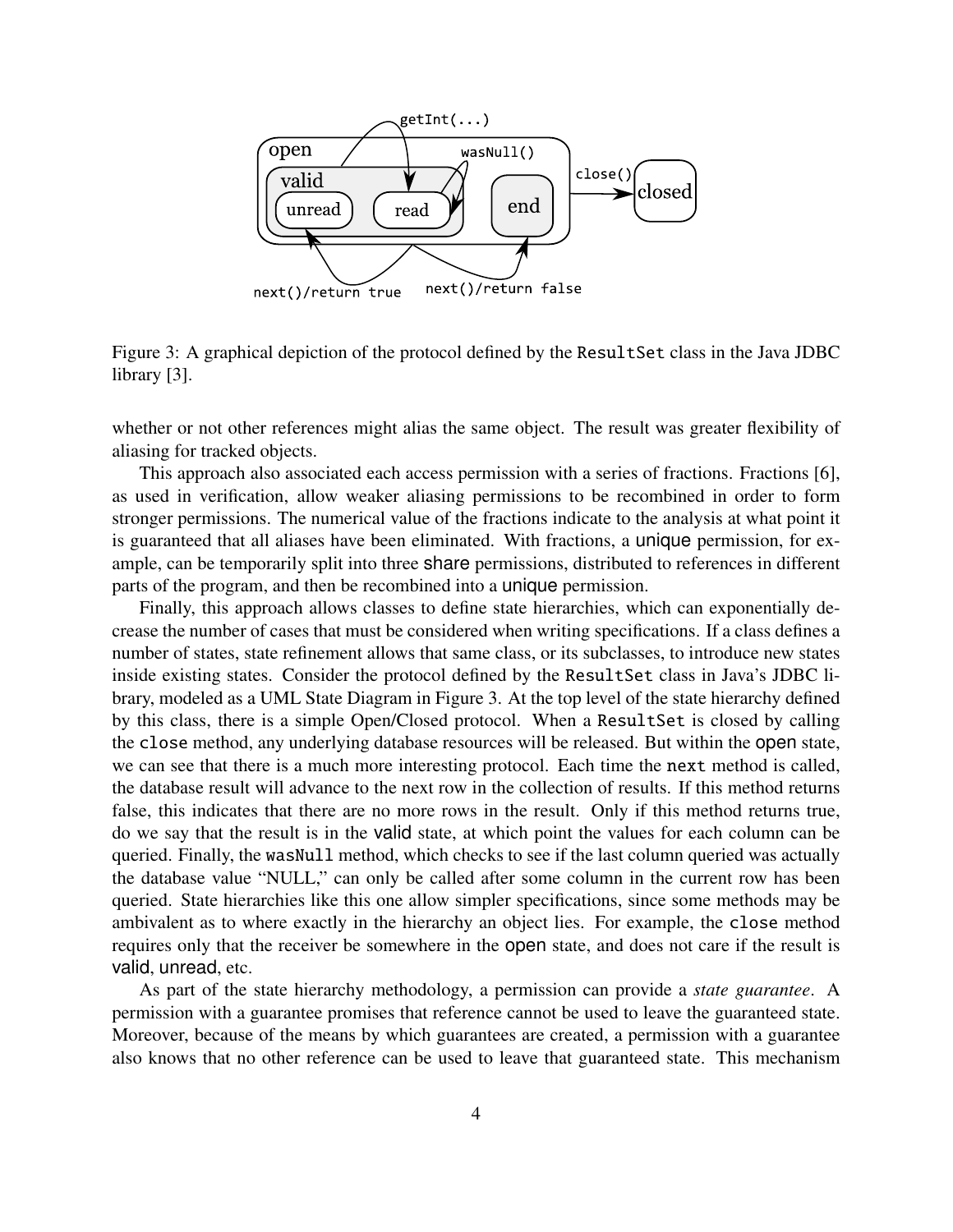exists to make certain weak permissions, for example share which indicates that any number of modifying aliases may exist to the same object, much more useful. For instance, we might create a permission for a ResultSet that guarantees the open state. This would ensure that no matter how many aliases were created, none of them would ever be able to close the object. And thanks to fractions, by gathering back together each permission created with that guarantee, we can remove the guarantee later on, and close the result set.

There is also a notion of state *dimensions*. Dimensions refine states as well, but unlike states which are mutually exclusive (an object can only be in one state at a time on a given level of the hierarchy) dimensions are concurrent (an object must be in one state in every dimension on a given level of the hierarchy). This allows us to model classes that define multiple, orthogonal state machines. Dimensions in practice are quite a bit like Data Groups [12]. We will use the general term "node" to refer to both states and dimensions.

In order to keep track of all of these elements, Access Permissions, the static predicates associated with each reference at every program location, have the following form (see Figure 5 for the full syntax):

### $access(r, n, q, k, A)$

 $r$  is the reference with which the permission is statically associated.  $n$  is the currently guaranteed state. If no state is guaranteed, this will be "alive," the root of the hierarchy for every type. *g* is the *fraction function*. It maps each state in the state hierarchy between the guaranteed node and "alive" to a fraction between zero and one. By keeping track of these fractions, we can tell when it is safe to remove a previously-established guarantee, because other aliases no longer depend on it. *k* is the *below* fraction. It exists so the analysis can track whether or not the associated reference has the right to modify the current state of the object (if the value is greater than zero) and if this reference is the only reference that has the ability to do so (if the value is one). Finally, *A* is the current state of the object pointed to by the reference. In the next section we will show how our polymorphic extension allows programmers to abstract over each element of the access permission.

Access Permissions are tracked linearly as they flow throw the body of a method, and they are updated as each step of the method dictates. By tracking them linearly, we ensure that no permission is unsoundly duplicated. A series of *splitting* and *merging* rules allows permissions of one kind to be created from or in place of other permission kinds where it is sound to do so.

Four of the five permission kinds defined in Figure 1 are actually represented in our calculus as access permissions of this form. These definitions are as follows:

> $unique \equiv access(r, n, {g, n \mapsto 1}, 1, A)$  $full \equiv \arccos(r, n, q, 1, A)$ share  $\equiv$  access $(r, n, g, k, A)$   $(0 < k < 1)$  $pure \equiv access(r, n, g, 0, A)$

Both unique and full permissions have a below fraction of one, indicating that we can modify *A*, the current state of the object, through  $r$ , and that no other references have that right. The unique permission also has a fraction of one to the guaranteed node *n*, ensuring that no other references rely on the object being in state *n*, and giving it the freedom to change the guaranteed state. A share permission has a below fraction between one and zero, indicating that it can be used to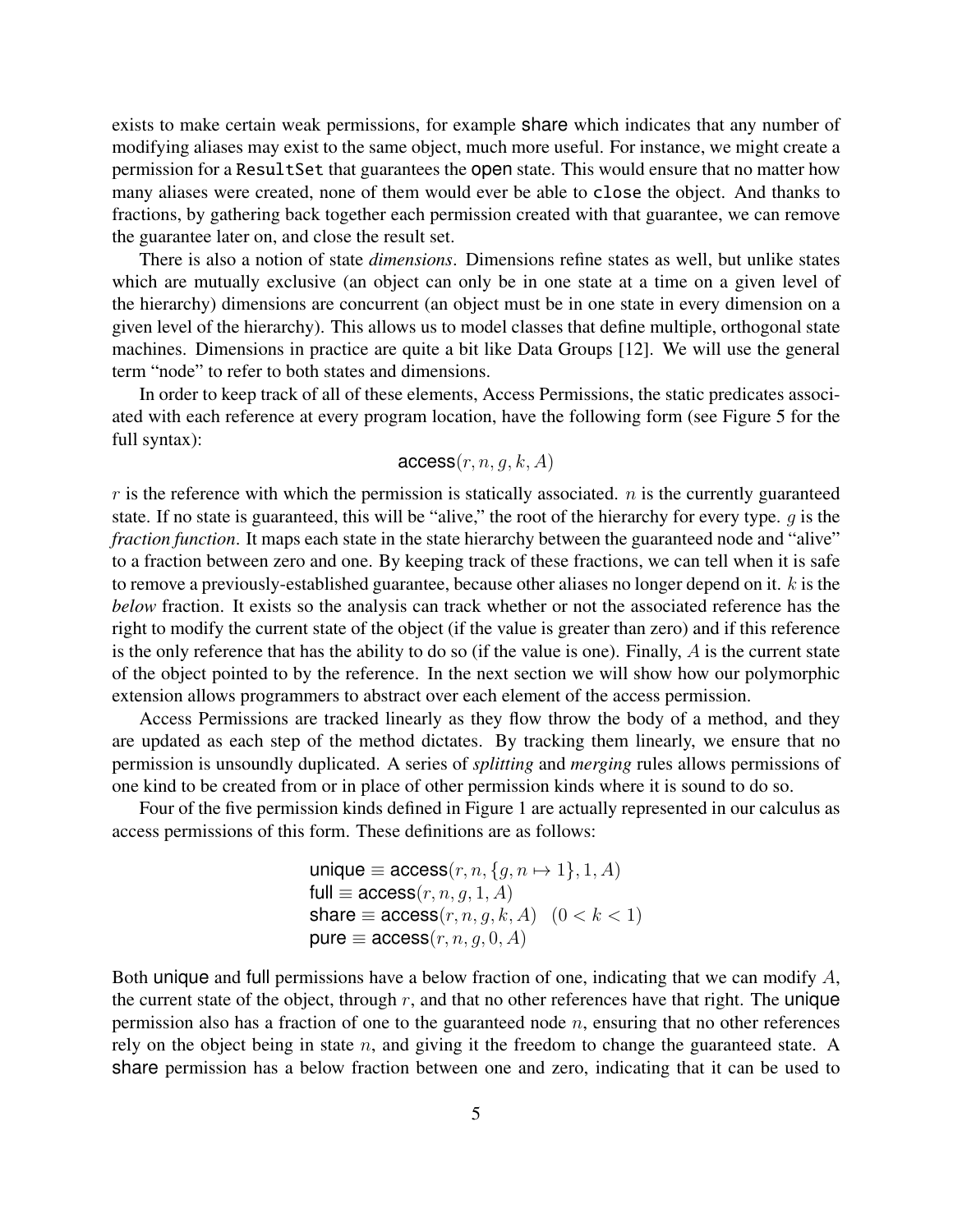modify the current state of the object, but that other references may also have that right. Finally the pure permission, whose below fraction is zero, does not have the right to modify *A*.

For simplicity, we will leave the immutable permission kind out of our formal treatment, but it can be represented by adding an additional flag to distinguish share and immutable permissions.

# 3 Polymorphic Access Permissions

This section describes our type system in technical detail. The basic idea is to take each element of the Access Permission and allow the programmer to abstract over it at the method and class levels. Bounds on these abstracted variables, enforced at instantiation-time, ensure that the well-formedness rules of the Access Permissions are respected. Additionally, and perhaps most interestingly, the system allows programmers to abstract over the *classifiers* of fractions and fraction functions, not just the fractions themselves. This is useful because it allows programmers to instantiate a collection with a permission kind while remaining ambivalent about the exact fraction values.

Figure 4 gives the basic syntax for a core, object-oriented language with mutable state, inspired by Featherweight Java [10]. While this syntax is essentially the same as previous work [2], there are a few points to keep in mind. Each class can declare a number of new states and dimensions, *R*. Dimensions, *d*, refine existing states by introducing a number of new, mutually exclusive substates. As previously mentioned, an object must always be in one state in each dimension that it defines. Any state or dimension can be associated with a predicate, called a state invariant, *N*, that must hold whenever the object is in that node. Our language has a limited form of constructor *I* which can only specify an object's initial state (or conjunction of states for objects of multiple dimension) and the predicate required to establish that initial state. Field declarations *F* declare that a field is "mapped" into a node, and that field can only be modified when the object is in that node. This helps ensure that state guarantees actually guarantee an object's concrete state. Every method has a specification, *MS*, which consists of a pre- and post-condition, showing which permissions it requires for the receiver and parameters, and which permissions it returns upon completion. State invariants and method specifications are written using predicates *P* (Figure 5), the standard forms of linear logic [9]. Access Permissions *p*, mention fractions *k* and fraction functions *g*. A fraction is a literal 0 or 1, or a fraction divided by two. A fraction function is the mapping of a node to a fraction, a fraction function divided by two or the concatenation of two fraction functions. Programs must be written in a let-normal form. Most terms and expressions are straightforward with the exception of pack and unpack. These two expressions are used together and delineate portions of code where an object is temporarily not in any state. They help us check that a method actually changes the state of the receiver object when its specification says it does.

#### 3.0.1 The Syntax of Permissions and Abstraction

The most interesting new addition to the syntax is the ability to introduce type variables at the class level, and permission variables at the class and method level. As seen in Figure 4, a class can introduce any number of type variables, *β*. Type variables allow classes to be generic over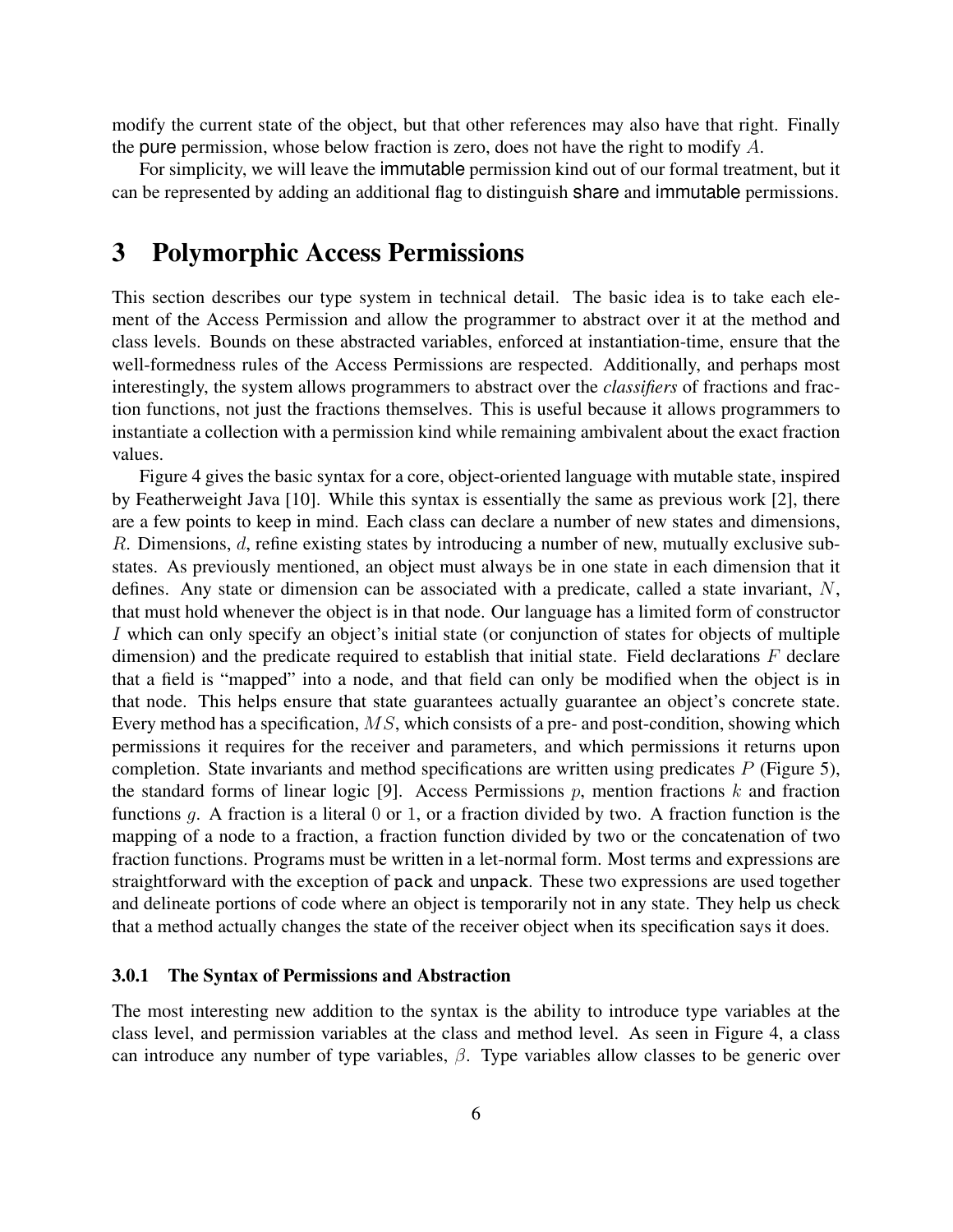| <i>programs</i> $PR ::= \langle CL, e \rangle$ |  |                                                                                                                                                                                          |
|------------------------------------------------|--|------------------------------------------------------------------------------------------------------------------------------------------------------------------------------------------|
|                                                |  | class decl. $CL ::= \text{class } C(\beta)[\overline{\alpha : \kappa}] \text{ extends } C'(\overline{T})[\overline{\alpha}] \{ \overline{F} \overline{R} I \overline{N} \overline{M} \}$ |
|                                                |  | field decl. $F ::= f : T \text{ in } n$                                                                                                                                                  |
|                                                |  | state decl. $R ::= d = \overline{s}$ refines $s_0$                                                                                                                                       |
|                                                |  | <i>initial state</i> $I ::=$ initially $\langle P, s_1 \otimes \ldots \otimes s_n \rangle$                                                                                               |
| state inv. $N ::= n = P$                       |  |                                                                                                                                                                                          |
|                                                |  | <i>meth. decl.</i> $M := T m[\overline{\alpha : \kappa}](T x) : MS = e$                                                                                                                  |
| meth. spec. $MS ::= P \rightarrow E$           |  |                                                                                                                                                                                          |
| terms                                          |  | $t \ ::= x \mid true \mid false$                                                                                                                                                         |
|                                                |  | $\begin{array}{ c c c c c c } \hline \end{array}$ $\begin{array}{ c c c c c } \hline t_1 \text{ and } t_2 & t_1 \text{ or } t_2 & \text{not } t_1 \hline \end{array}$                    |
|                                                |  | expressions $e ::= t   f  $ assign $f := t$                                                                                                                                              |
|                                                |  | new $C\langle \overline{T}\rangle[\overline{a}](\overline{t})$   $t_0.m[\overline{a}](\overline{t})$   super. $m[\overline{a}](t)$                                                       |
|                                                |  | if $(t, e_1, e_2)$   let $x = e_1$ in $e_2$                                                                                                                                              |
|                                                |  | $\mathsf{unpack}(n, k, A)$ in $e \mid \mathsf{pack}\ n$ to $A$ in $e$                                                                                                                    |
| references                                     |  | $r \ ::= x \mid f$                                                                                                                                                                       |
| types                                          |  | $T$ ::= bool $\mid \beta \mid C\langle T\rangle[\overline{a}]$                                                                                                                           |
| nodes                                          |  | $n \cdots = \alpha \mid s \mid d$                                                                                                                                                        |
|                                                |  | classes $C$ fields $f$ variables $x$                                                                                                                                                     |
|                                                |  | methods m states s dimensions d type variables $\beta$                                                                                                                                   |
|                                                |  |                                                                                                                                                                                          |

Figure 4: Syntax I: Programs, Classes, Terms and Expressions

other types and should be recognizable to those familiar with other polymorphic object calculi, for example FGJ  $[10]$ <sup>1</sup>. Permission variables are more interesting.

A permission variable,  $\alpha$ , can be introduced for the scope of an entire class, or just a method. Each permission variable must be declared with an associated *quantification classifier*, *κ*, whose syntax is described in Figure 5. This classifier determines what a variable can be used for within its scope, and what sort of permission element can be instantiated for it. Those instantiating elements, *a*, are applied at the site of the method call and object instantiation expressions and become part of the class types,  $C\langle \overline{T}\rangle[\overline{a}].$ 

But what is the nature of the quantification classifiers? Recall that an Access Permission, *p* in Figure 5, has the following form:

$$
\mathsf{access}(r, n, g, k, A)
$$

Our system allows each element, with the exception of the reference with which the permission is associated, to be abstracted. Therefore, depending on the classifier that is used, a newly introduced variable can stand for *n*, *g*, *k*, or *A*. The forms of the quantification classifier,  $\kappa$ , therefore are

<sup>&</sup>lt;sup>1</sup>We have included traditional parametric polymorphism in order to make our examples more compelling. While we have left out more interesting features like F-bounded polymorphism, we believe that these features are orthogonal and can be added without any great difficulty.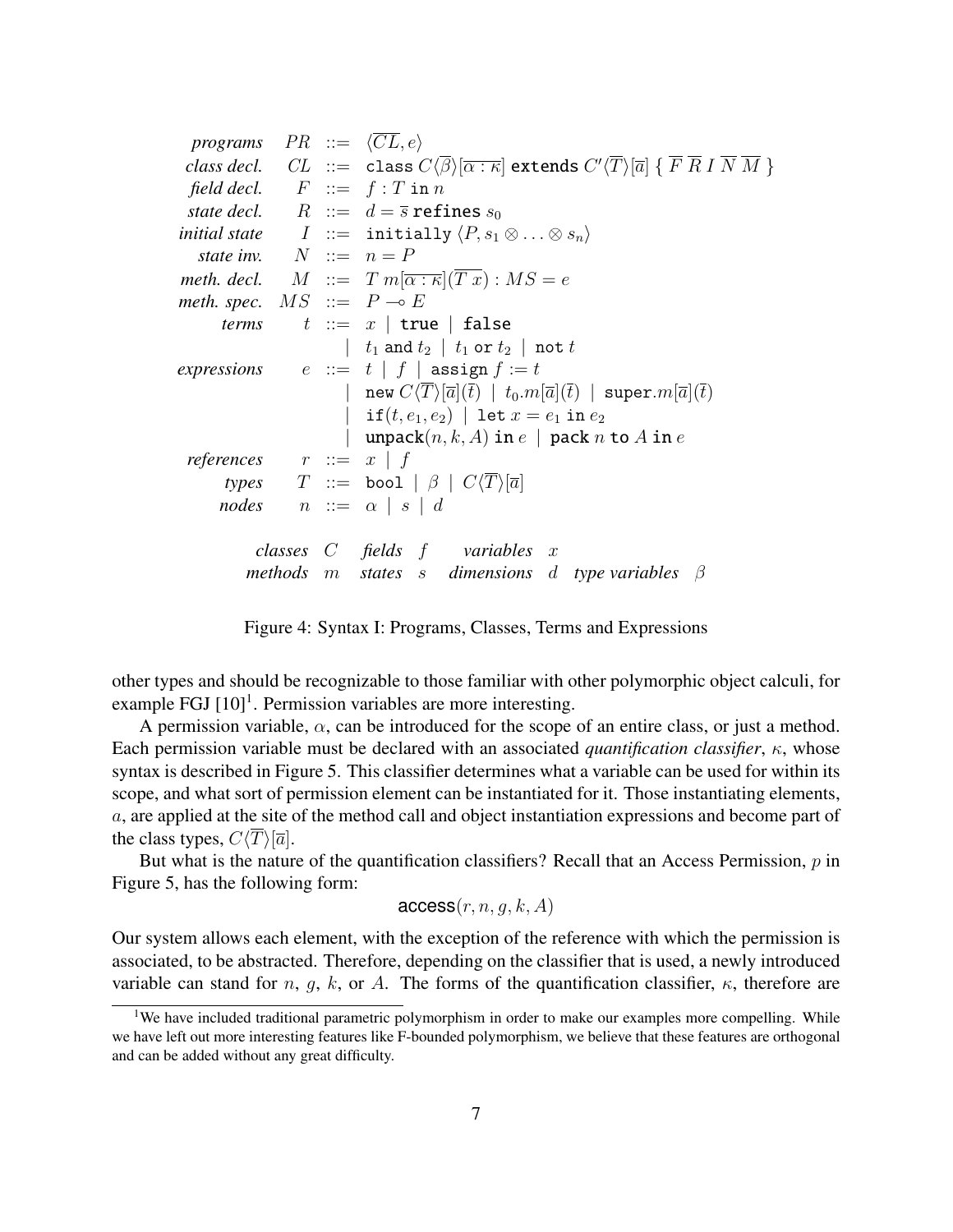|                                               |  | quant. class. $\kappa ::= \alpha   \text{Asmp}(n, \kappa, T)   \omega   \Omega(\omega, \omega)$                |
|-----------------------------------------------|--|----------------------------------------------------------------------------------------------------------------|
|                                               |  | $ \xi  \equiv (\xi)$   Node <sub>T</sub>                                                                       |
|                                               |  | fract. funct. type $\omega ::= FF(n,n,T)   UFF(n,n,T)$                                                         |
|                                               |  | <i>fract. type</i> $\xi$ ::= Fract   Decimal   1   0   LessThan1   GreaterThan0                                |
|                                               |  | inst. elems. $a ::= \alpha   A   \omega   \xi   k   g$                                                         |
|                                               |  | <i>permissions</i> $p ::= \text{access}(r, n, q, k, A)$                                                        |
|                                               |  | <i>facts</i> $q ::= t = \text{true}   t = \text{false}$                                                        |
|                                               |  | assumptions $A ::= \alpha   n   A_1 \otimes A_2   A_1 \oplus A_2$                                              |
|                                               |  | fraction fct. $g ::= \alpha   n \mapsto k   g/2   g_1, g_2$                                                    |
|                                               |  | fractions $k ::= \alpha   1   0   k/2$                                                                         |
|                                               |  | predicates $P ::= p   q   P_1 \otimes P_2   1   P_1 \otimes P_2   \top   P_1 \oplus P_2   0$                   |
|                                               |  | $ \exists \alpha:\kappa.P$                                                                                     |
| expr. types $E ::= \exists x : T.P$           |  |                                                                                                                |
| fract. terms $h ::= g   k$                    |  |                                                                                                                |
|                                               |  | valid context $\Gamma := \cdot   \Gamma, CL   \Gamma, x:T   \Gamma, \beta   \Gamma, \alpha \kappa   \Gamma, q$ |
| linear context $\Delta ::= \cdot   \Delta, P$ |  |                                                                                                                |
|                                               |  | <i>packedness</i> $v ::= \bullet  $ unpacked $(n, g, k, A)$                                                    |
|                                               |  |                                                                                                                |

*quantification variables α*

Figure 5: Syntax II: Permissions, Abstraction and Checking

Node, a node type, *ω*, a fraction function type, *ξ*, a fraction type, and Asmp, an assumption type, respectively. Variables of type *ω* can only be instantiated with fraction functions, and variables of type *ξ* can only be instantiated with fractions, etc. The fact that these newly introduced quantification variables can be used as elements of the Access Permission is reflected in the syntax, as *α* appears as a valid form of the syntactic categories *n*, *g*, *k*, and *A*.

The three other forms of quantification classifiers,  $\alpha$ ,  $\Omega$ , and  $\Xi$ , are used to further abstract over the classifiers themselves, "one level up." They will be covered in a subsequent section. Thus far we have also neglected to discuss the various adornments of the quantification classifiers, such as *n*,  $\kappa$  and *T* in the classifier Asmp $(n, \kappa, T)$ . These adornments form an overall part of the bound on the quantification variable, and as we will show in the next section, are necessary in order to ensure that Access Permissions that mention quantification variables remain well-formed.

### 3.0.2 The Static Semantics of Permissions and Abstraction

Every time a programmer writes down a specification, which may consist of a number of Access Permissions, the static semantics of our language ensure that those permissions are well-formed. The system's well-formedness rules prevent certain programmer mistakes, such as the use of abstract states that have not been defined. These well-formedness rules motivate many of the features of our quantification classifiers. Let us consider the permission well-formedness rule presented by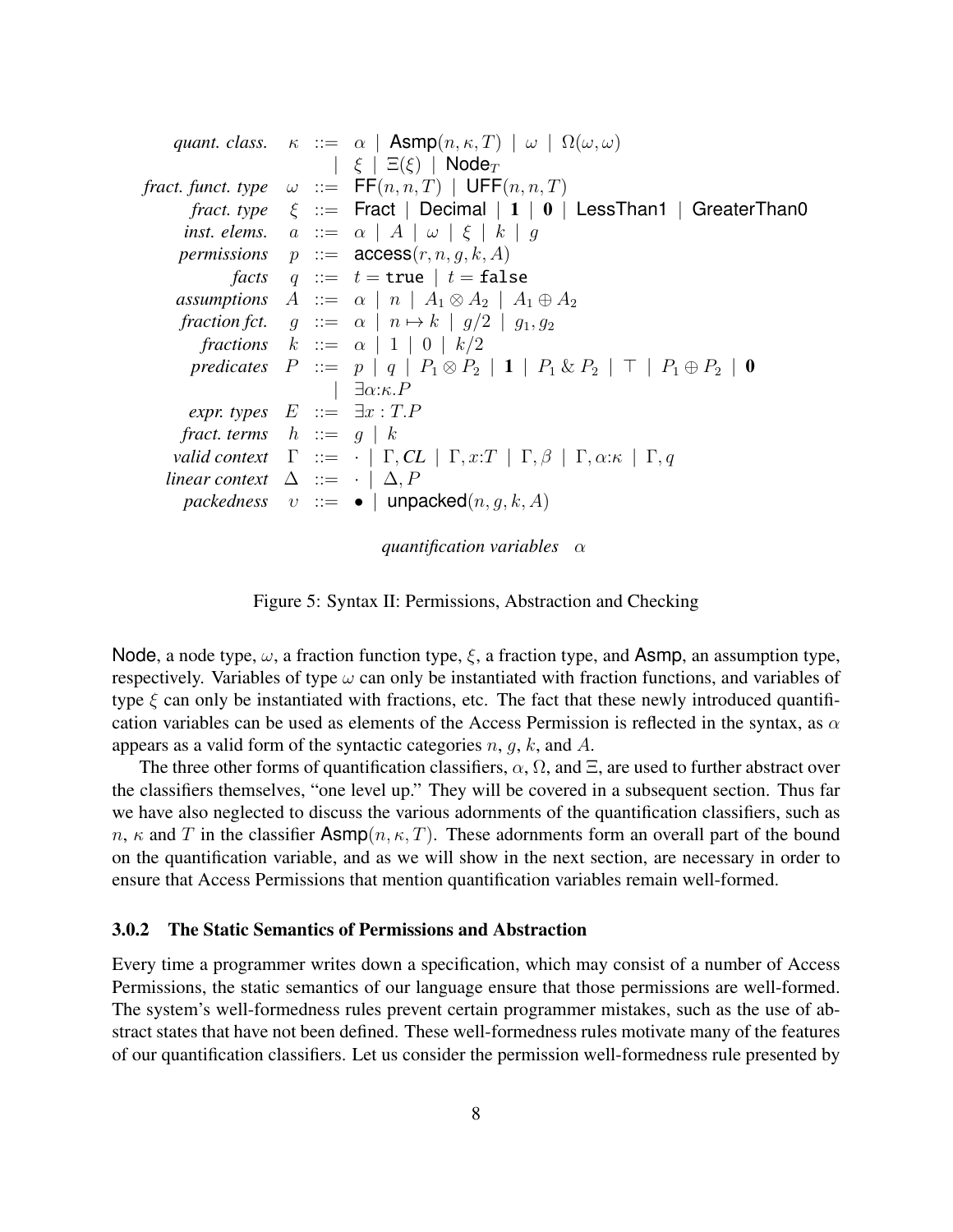Bierhoff [1]:

OLD WF-PERM

$$
\Gamma \vdash r : C \qquad C \vdash A \prec n
$$
\n
$$
\Gamma \vdash g : \overline{n} \mapsto \text{Fract} \qquad \overline{n} = \{all \, nodes \, between \, alive \, and \, n \, inclusive \, for \, C\} \qquad \Gamma \vdash k : \text{Fract}
$$
\n
$$
\Gamma \vdash \text{access}(r, n, g, k, A) \text{ wt}
$$

This is to say that, in some type-checking context, a permission is well-formed if the reference has class type *C*, the assumption *A* only mentions nodes below or equal to the guaranteed node *n* in the state hierarchy of *C*, the fraction function *g* maps a sequence of nodes  $\overline{n}$  to fractions, those nodes include all of nodes of *C* between alive and *n*, and *k* is a fraction. Since at the time that quantification variables are introduced it is not known exactly which permission elements will be instantiated for them, it is the job of the quantification classifiers to ensure that a well-formed permission mentioning quantification variables will remain well-formed when those variables are instantiated.

Suppose we wanted to create a simple class that holds a field of parametrized type and with parametrized permission. Here is how we might declare such a class:

```
class OneField <\beta>[\alpha_n : \text{Node}_{\beta}, \alpha_q : \text{FF}(\alpha_n, \text{alive}, \beta), \alpha_k : \text{Fract}, \alpha_A : \text{Asmp}(\alpha_n, \text{Fract}, \beta)]extends Object \langle \rangle [] {
    f : β in alive
     ...
    alive = \arccos(f, \alpha_n, \alpha_g, \alpha_k, \alpha_A) // State invariant
     ...
}
```
Let us examine each classifier in turn.  $\alpha_n$ , an abstraction of a guaranteed node, is declared to have the classifier Node<sub>β</sub>. This classifier says that  $\alpha_n$  must be instantiated with a node, and that node must be a node in the state hierarchy of type  $\beta$ . While we do not, as of yet, know what this type will be,  $\alpha_n$  will be instantiated after the type variable  $\beta$ , at which point it will be clear whether or not the instantiated node is a node of the instantiated type. Next,  $\alpha_g$  is classified as  $FF(\alpha_n, \text{alive}, \beta)$ . This tells us that  $\alpha_q$  can only be instantiated with fraction functions, and those fraction functions must contain a fraction for every node in the state hierarchy of *β* between *α<sup>n</sup>* and alive inclusive. Note how the bound of one quantification variable is dependent on other quantification variables. The classifier of  $\alpha_k$ , Fract says that it can only be instantiated with a fraction. Finally, the classifier for  $\alpha_A$ , Asmp $(\alpha_n,$  Fract,  $\beta)$  records that the variable can only be instantiated with assumptions (i.e., the syntactic form *A*). Furthermore, it stipulates that the instantiating assumption must be below  $\alpha_n$  in the state hierarchy of type  $\beta$  and, if the classifier Fract can classify fractions below one (which in this case is trivially true!) the instantiating element for  $\alpha_A$  must be equal to  $\alpha_n$ .

This last restriction deserves some mention. If a collection holds elements of share or pure permission kind, it must account for the fact that the state of these elements can be changed under the guaranteed node at any time. The assumption is therefore tied to the guarantee and can only be below the guarantee if the eventual instantiating fraction for  $\alpha_k$  is one. (At the moment,  $\alpha_A$  must trivially always be equal to  $\alpha_N$ , but after "classifier classifiers" are introduced, this will no longer be the case.)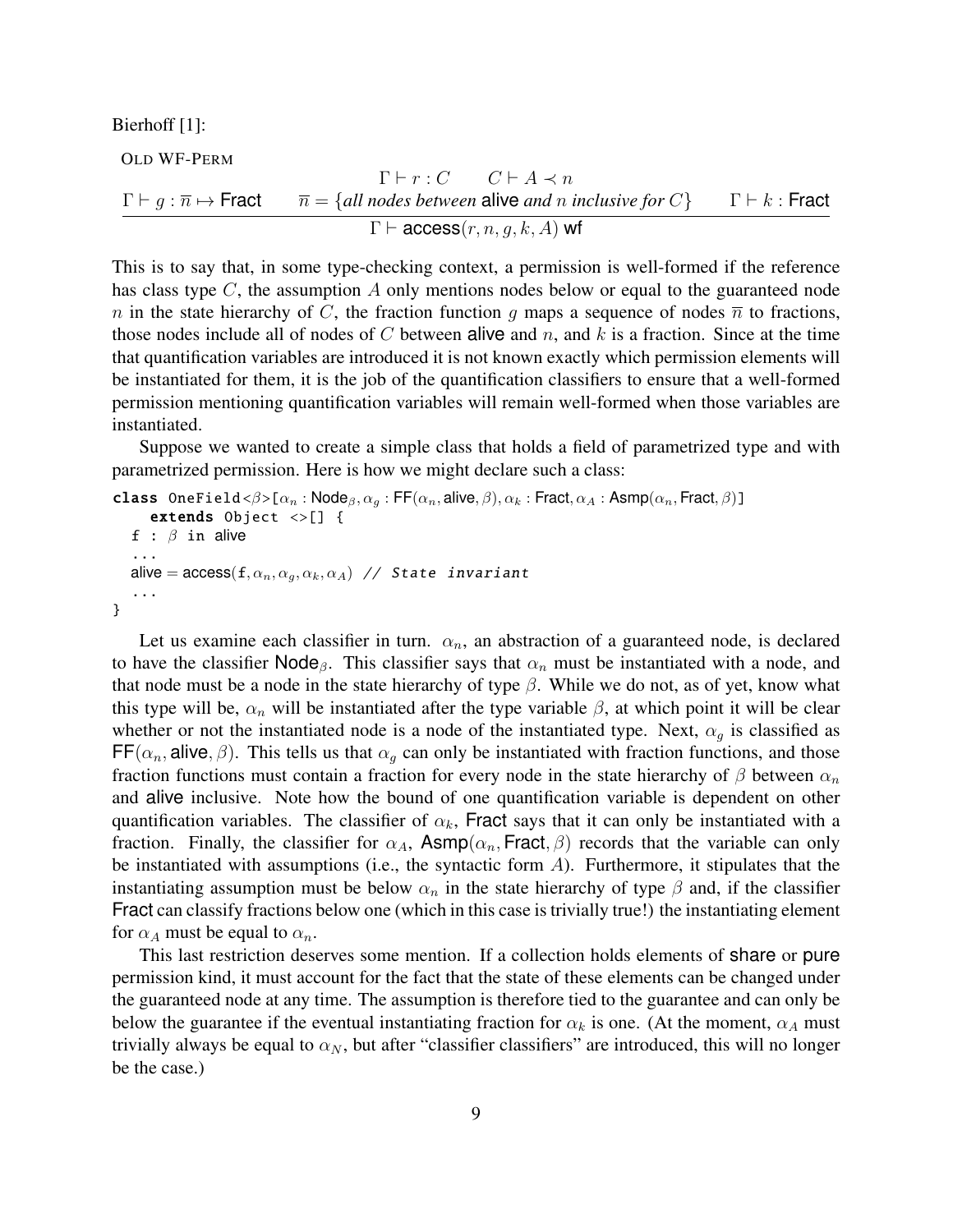

Figure 6: Classification of fractions and fraction functions.

The responsibility of ensuring that an instantiating permission element, *a*, satisfies the bound imposed on it by a quantification classifier, *κ* falls on our type system. This is accomplished with the judgment,  $\Gamma \vdash a : \kappa$ , which says that under a valid typing context  $\Gamma$ , the instantiating element *a* can be classified with *κ*. The rules for this judgment are shown in Figures 6 and 7.

Some discussion of these rules is in order. The VAR rule says that any quantification variable has the classifier that it was declared to have. The SUBSM rule says that any element *a* with classifier  $\kappa$  can be treated as being of classification  $\kappa'$  if  $\kappa$  is a subclassifier of  $\kappa'$ . The next two rules say that classifiers themselves have classifiers, which we will motivate later. Every fraction form has a classifier, including the literals 1 and 0, whose classifiers are the literals themselves. Fraction functions can be classified as either FF, the classification of all fraction functions, or as UFF, the classification of *unique* fraction functions, that is fraction functions whose lowest node maps to the fraction 1. Rule ALIVE says that alive is a node for any type. Rule GROUND says that a node is defined in class *C* at any instantiation if it is declared in class *C*. Finally, any node *n* can be an assumption below or equal to node *n* for any fraction classifier, but two assumptions can only be joined to form an assumption if both assumptions are below some common node *n*, and the classifier bound in Asmp is 1.

Now that we have seen the variety of classifiers available in our type system and how each permission element is classified, let us present the new well-formedness rule for permissions, which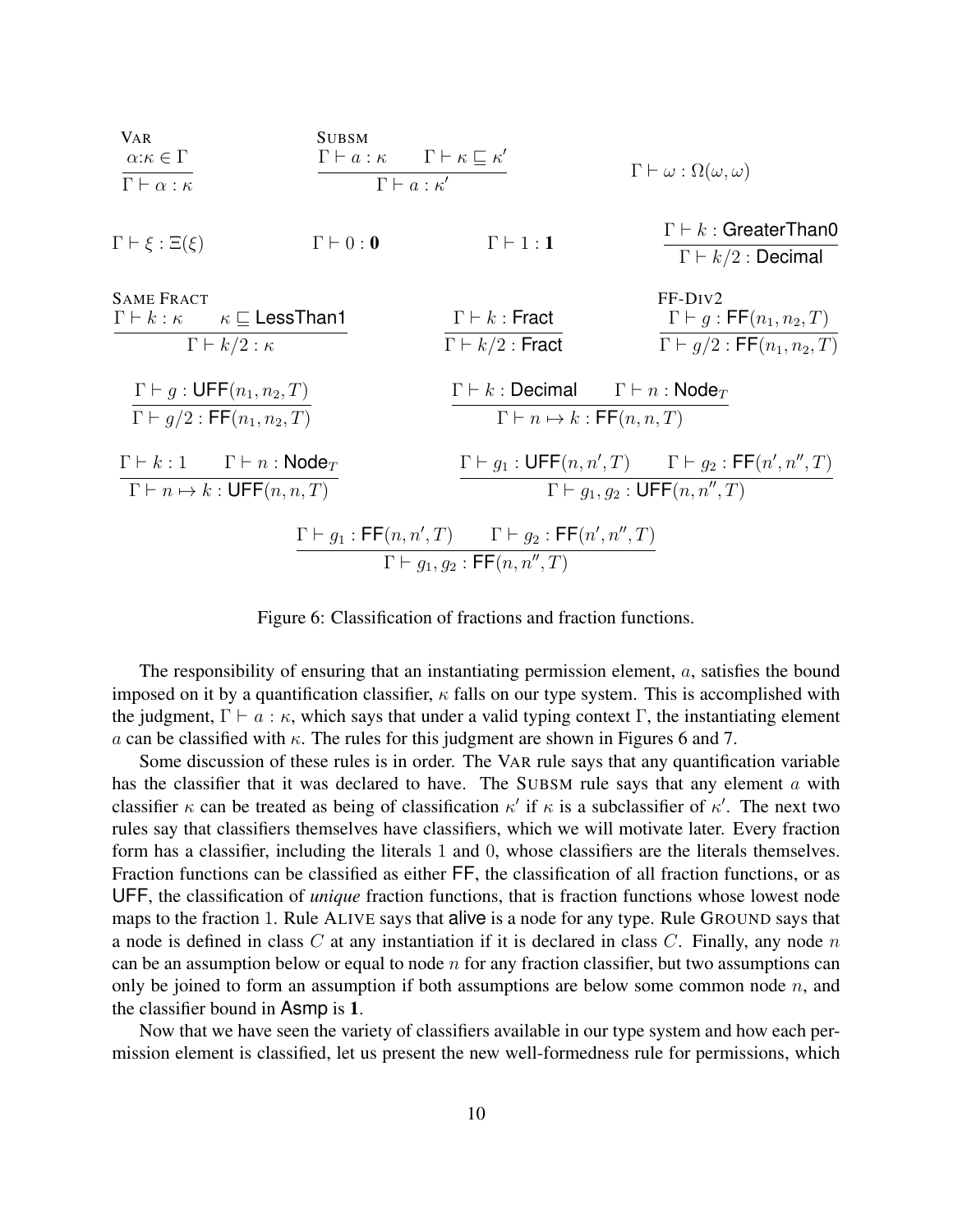| ALIVE<br>$\Gamma \vdash \text{alive : Node}_T$        | Group<br>$\Gamma \vdash n \text{ from } C$   | $\Gamma \vdash n : \text{Node}_T$ |                            |
|-------------------------------------------------------|----------------------------------------------|-----------------------------------|----------------------------|
| $\Gamma \vdash A_1 : \text{Asmp}(n', 1, T)$           | $\Gamma \vdash A_2 : \text{Asmp}(n'', 1, T)$ | $\Gamma \vdash n' \leq n$         | $\Gamma \vdash n' \leq n$  |
| $\Gamma \vdash A_1 : \text{Asmp}(n', 1, T)$           | $\Gamma \vdash A_2 : \text{Asmp}(n'', 1, T)$ | $\Gamma \vdash n' \leq n$         | $\Gamma \vdash n'' \leq n$ |
| $\Gamma \vdash A_1 : \text{Asmp}(n', 1, T)$           | $\Gamma \vdash A_2 : \text{Asmp}(n'', 1, T)$ | $\Gamma \vdash n' \leq n$         | $\Gamma \vdash n'' \leq n$ |
| $\Gamma \vdash A_1 \oplus A_2 : \text{Asmp}(n, 1, T)$ | $\Gamma \vdash n' \leq n$                    | $\Gamma \vdash n'' \leq n$        |                            |

Figure 7: Classification of nodes and assumptions.

updates OLD WF-PERM presented earlier in this section:

$$
\cfrac{\Gamma\vdash r:T\qquad \Gamma\vdash n:\textsf{Node}_T}{\textsf{WF-Perm}}\cfrac{\Gamma\vdash g:\textsf{FF}(n,\textsf{alive},T)\qquad \Gamma\vdash k:\kappa\qquad \Gamma\vdash \kappa\sqsubseteq\textsf{Fract}\qquad \Gamma\vdash A:\textsf{Asmp}(n,\kappa,T)}{\Gamma\vdash \textsf{access}(r,n,g,k,A)\;\textsf{wf}}
$$

Thanks to our changes, the classifiers of each element of the permission succinctly express the restrictions on each element. Note that the classifier of  $k$ ,  $\kappa$  is the same  $\kappa$  mentioned in *A*'s classifier. This restriction, coupled with the assumption classification rules in Figure 7, ensure that  $n = A$  for any polymorphic permission with a fraction k less than one. Using WF-PERM, our type system would find that the state invariant for the alive state in the OneField class is indeed well-formed:

$$
\beta, f: \beta, \alpha_n : \mathsf{Node}_{\beta}, \alpha_g : \mathsf{FF}(\alpha_n, \mathsf{alive}, \beta), \alpha_k : \mathsf{Fract}, \alpha_A : \mathsf{Asmp}(\alpha_n, \mathsf{Fract}, \beta) \\ \vdash \mathsf{access}(f, \alpha_n, \alpha_g, \alpha_k, \alpha_A) \mathsf{wf}
$$

The quantification classifiers also form a number of interesting subclassification relationships. Subclassification allows programmers to write specifications that are quite expressive, in a way that is analogous to Java's F-bounded polymorphism. Subclassification is established with the judgment  $\Gamma \vdash \kappa \sqsubseteq \kappa$ . The rules for this judgment are presented in Figure 8.

The main points of interest are the relationships between fraction classifiers, and the relationships between fraction function classifiers. Fraction classifiers form a hierarchy from Fract, the classifier of every fraction, to 0, 1, and Decimal, the classifiers for 0, 1, and fractions between 0 and 1, respectively. LessThan1 and GreaterThan0 have the obvious locations in this hierarchy. Fraction functions can be classified by FF, or its subclassifier UFF. Fraction functions classified by UFF have their lowest node mapped to 1, and are the fraction functions used for unique permissions.

### 3.0.3 Abstracting Over Quantification Classifiers

While the ability to abstract over fractions and fraction functions is useful, it is not quite as flexible as we would like. Consider the following scenario: We would like to take our stack, presented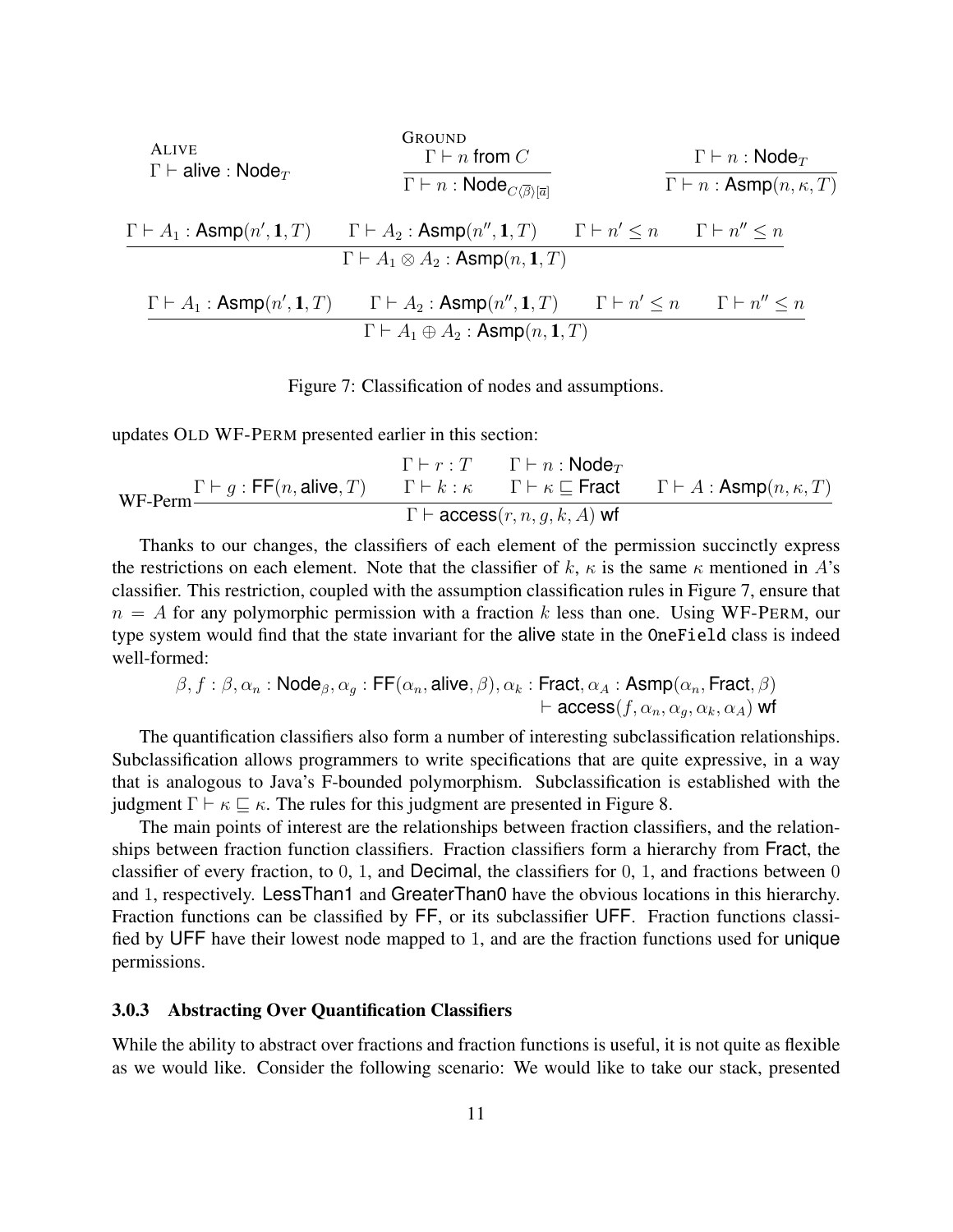

Figure 8: Subclassification rules

back in Section 1, and specify it is generic over the permission kind of the elements it holds, but where every each element must be of the same kind. We will only concentrate on the class quantification variables and the push method, since this will be enough to motivate higher quantification. Consider the following specification of Stack:

```
class Stack <\beta>[\alpha_n : \text{Node}_{\beta}, \alpha_g : \text{FF}(\alpha_n, \text{alive}, \beta), \alpha_k : \text{Fract}, \alpha_A : \text{Asmp}(\alpha_n, \text{Fract}, \beta)]extends Object \langle \rangle[] { ...
    boolean push(T i) : unique(this) \otimes access(i, \alpha_n, \alpha_q, \alpha_k, \alpha_A) \rightarrow unique(this)
    ... }
```
Now, suppose that at a particular instantiation site, we would like to use this stack, and we would like it instantiated as a stack of shared permissions to files that are guaranteed to be open. What instantiations should we use? Unfortunately, we are required to choose definite values for the fraction  $\alpha_k$ , and the fraction function,  $\alpha_q$ . Let us assume that we instantiate the stack as follows;  $\texttt{Stack}\langle \texttt{File}\rangle[\textsf{Open},\{\textsf{alive}\ \mapsto\ \frac{1}{2},\textsf{Open}\ \mapsto\ \frac{1}{2}\},\frac{1}{2}]$  $\frac{1}{2}$ , Open]. This means that in an environment where the permission  $\textsf{access}(r_1, \textsf{Open}, \{\textsf{alive} \mapsto \frac{1}{2}, \textsf{Open} \mapsto \frac{1}{2}\}, \frac{1}{2}$  $\frac{1}{2}$ , Open), a share permission, is available for  $r_1$ , the call  $push(r_1)$  is legal. Unfortunately, if we have another share permission with different fraction values, say access( $r_2$ , Open, {alive  $\mapsto \frac{1}{4}$ , Open  $\mapsto \frac{1}{4}$ },  $\frac{1}{4}$  $\frac{1}{4}$ , Open), the call  $push(r_2)$  is *not* legal, because the pre-condition for the push method when instantiated is  ${\sf unique}({\sf stack})\otimes {\sf access}(r_1,{\sf Open},\{ {\sf alive} \mapsto \frac{1}{2} ,{\sf Open} \mapsto \frac{1}{2}\},\frac{1}{2})$  $\frac{1}{2}$ , Open). This requires the *exact* same fraction and fraction function values.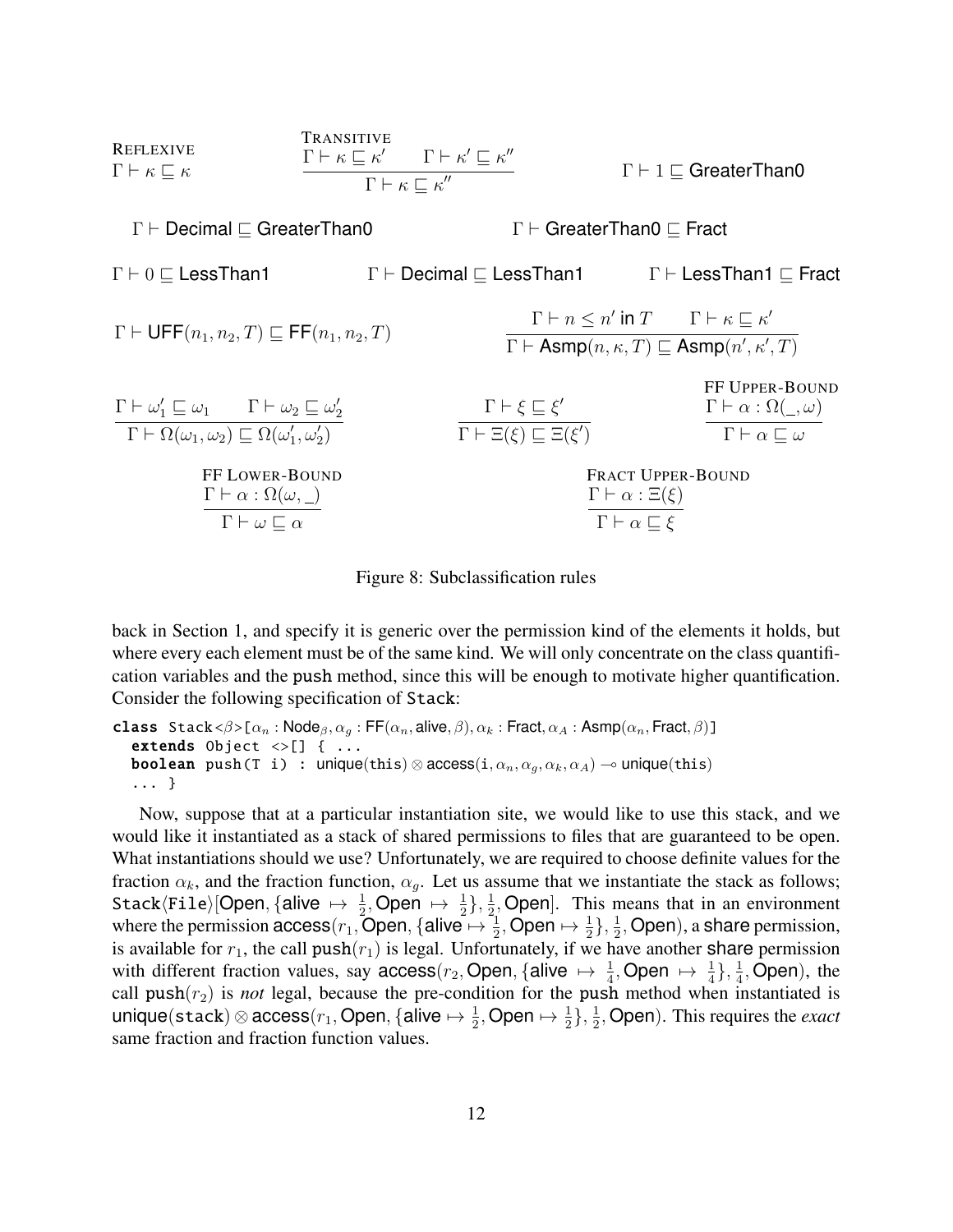To accomplish our original goal of instantiating a stack that can hold share permissions at any fraction, we need more power in the specification language. We need the ability to quantify over the classifiers themselves. Fortunately, the quantification classifiers  $\Omega$  and  $\Xi$  let us do exactly that.  $\Omega$  is the classifier of all fraction function classifiers. It stores an upper bound and a lower bound of the classifiers that can legally be used to instantiate it. Ξ is the classifier of fraction classifiers. It stores an upper bound of the classifiers that can legally be used to instantiate it. (Why no lower bound? It was not found to be useful for any of our examples. Adding it would be fairly straightforward.) By abstracting over these "classifier classifiers," we can specify that certain fractions and fraction functions must be similar but not identical.

With  $\Omega$  and  $\Xi$  at our disposal, we can finally specify the Stack class in the way that we desire:

```
class Stack <\beta>[\alpha_n : \text{Node}_{\beta}, \alpha_\omega : \Omega(\text{UFF}(\alpha_n, \text{alive}, \beta), \text{FF}(\alpha_n, \text{alive}, \beta)),\alpha_{\xi} : \Xi(Fract), \alpha_A : Asmp(\alpha_n, \alpha_{\xi}, \beta)]
    extends Object <>[] {
     ...
    boolean push(T i) :
            \nuunique(this) \otimes (\exists \alpha_g : \alpha_\omega \cdot \exists \alpha_k : \alpha_\xi \cdot \text{access}(i, \alpha_n, \alpha_g, \alpha_k, \alpha_A)) \rightarrow unique(this)
     ... }
```
With a stack instantiated as, Stack*⟨*File*⟩*[Open*,* FF(Open*,* alive*,* File)*,* Decimal*,* Open], we can call the push method and pass share permissions of any fractional value. This is in part thanks to the existential quantification that has been added to the push method's specification. When instantiated, it can accept any fraction as long as that fraction is classified by Decimal, and any fraction function, provided it is classified by FF.

### 3.0.4 Quantifying Over Symmetric Permission Kinds

Up until this point, we have used Stack as a running example. One of the notable features of stack is that it can hold permissions of any kind. This is largely due to its implementation. A programmer can push an object, and the stack will capture some permission associated with that object. Later on, when the pop method is called, the entire permission to the returned element is forfeited by the stack. This means that no matter what permission kind the stack holds, we can count on getting it back later in the execution.

However, some data structures do not provide this feature, and yet could still reasonably support multiple permission kinds. The polymorphic type system we have presented here allows us to precisely specify the behavior of these classes. Consider the mutable linked list class shown in Figure 9. It, like many of the collection classes in the Java standard library, provides random access to its elements. If we would like to use this list in a larger program that we are attempting to verify, we must ask what kind of permission we can get back from the get method, especially in light of multiple calls to the same element:

Object  $o_1 = list.get(0);$ Object  $o_2 = list.get(0);$ 

Does the second call return the same permission? Does it return no permission? Does it generate an error? There are multiple ways we might want our list to behave. One observation is that this linked list can hold elements of any permission kind that can be split indefinitely to produce the same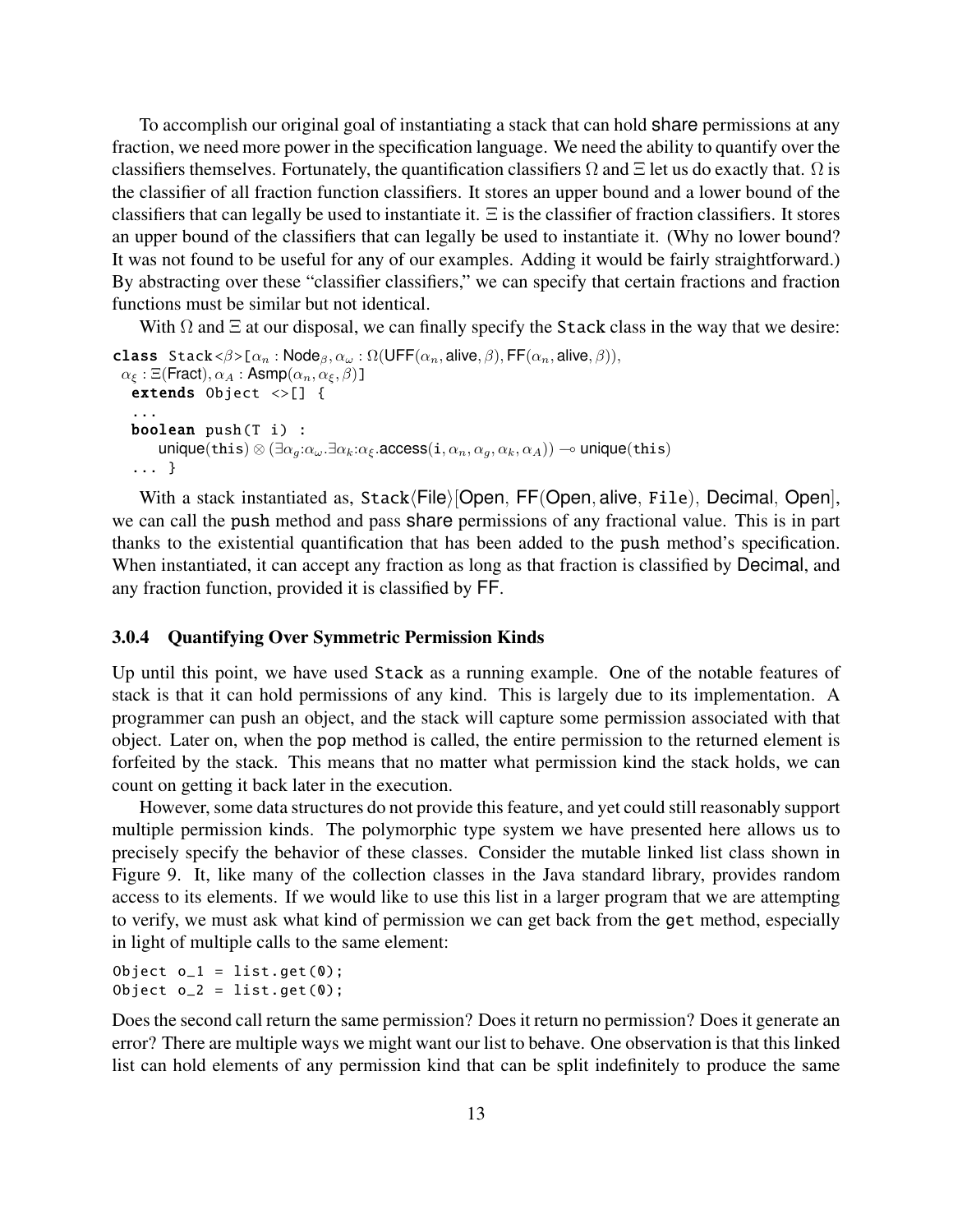```
1 class LinkedList <T> {
2 class Node { T item; Node next;
3
4 T get(int i, int cur) {
5 if( i == cur ) return item;
6 else return next == null ? null :
7 next.get(i, cur + 1);
8 }
9 }
10
11 int size = 0; Node first = null;
12
13 int size() \{ \ldots \} void add(T item) \{ \ldots \}14
15 T get(int i) \{16 if( first == null ) return null;
17 else return first.get(i,0);
18 }
19 }
```


permission. We call such permissions "symmetric," and both the share and pure permissions have this property (along with the immutable permission, which is not part of our formal treatment). Using classifier bounds, our type system allows us to specify LinkedList in such a way that it can be used for share and pure but not full or unique.

Here is how we might specify the LinkedList class: First, we will introduce bounded quantifiers at the class level:

```
class LinkedList \langle \beta \rangle[\alpha_n : Node<sub>β</sub>, \alpha_\omega : \Omega(FF(\alpha_n, alive, \beta), FF(\alpha_n, alive, \beta)),
  \alpha_{\xi} : \Xi(LessThan1), \alpha_A : \mathsf{Asmp}(\alpha_n, \alpha_{\xi}, \beta)] {
...
}
```
Here note that the fraction classifier  $\alpha_{\xi}$  is bounded so that it can never classify any fraction whose value is 1 (which would be necessary for a unique or full permission). The fraction function classifier  $\alpha_\omega$  is bounded from below by FF, which means that it can never be used to classify a unique fraction function (i.e., the fraction function that would be used in a unique permission).

The effect of these bounds are two-fold. First, they prevent unique and full permissions from ever being used to instantiate the linked list. This generally means that a unique or full permission cannot be returned as a result of calling the get method, although because of splitting these permissions could still be used to satisfy the pre-condition of the add method. Secondly, these bounds give the analysis enough information to know internally that fractions classified by  $\alpha_{\xi}$  and fraction functions classified by *α<sup>ω</sup>* can be split and still result in a fraction of the same classification. Rules SAME FRACT and FF-DIV2 in Figure 6 make this possible.

To better illustrate this idea, let us attempt to verify an implementation of the get method of the Node class, beginning on line 4 of Figure 9. Here is a specification along with an implementation,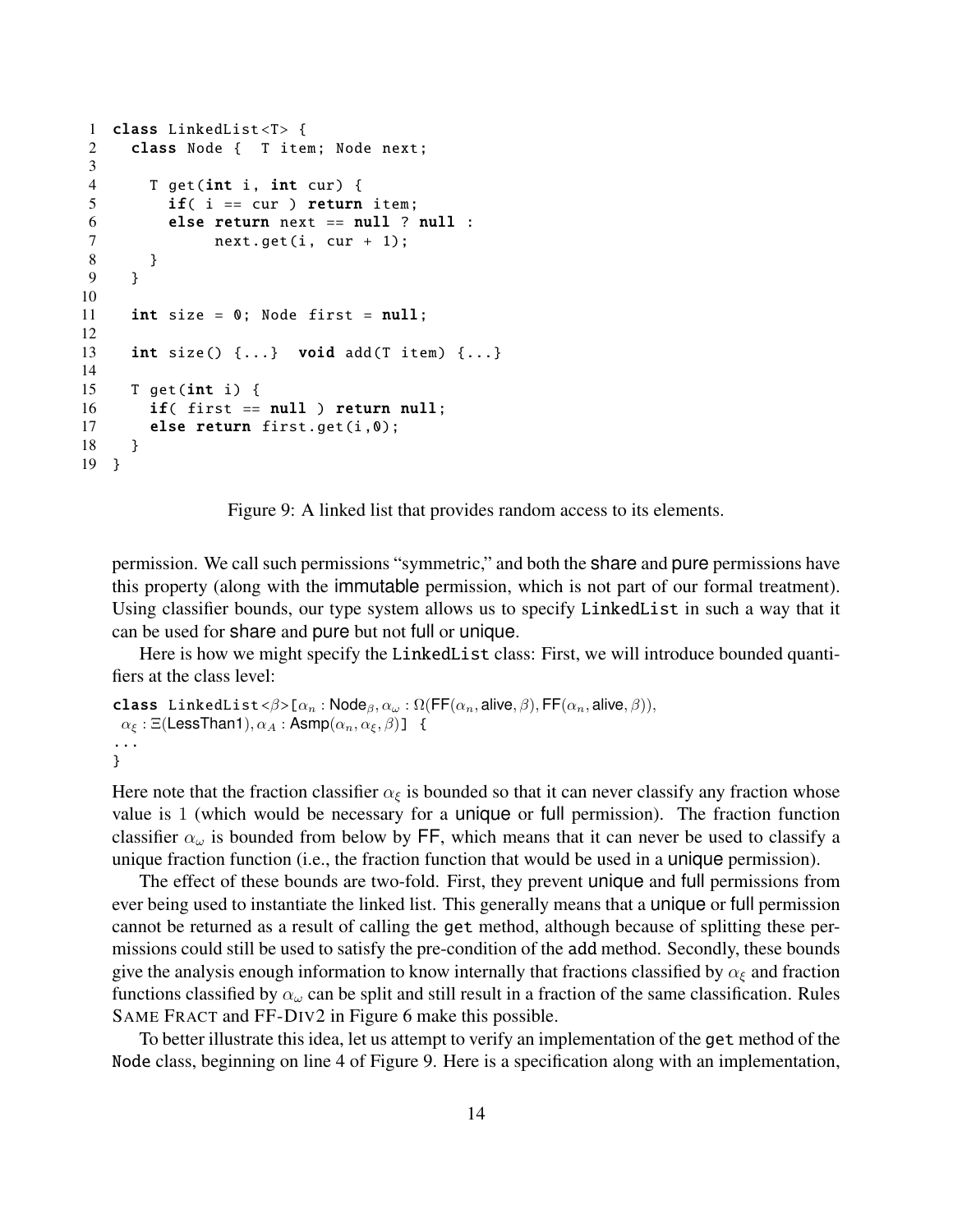assuming the quantified variables introduced in the previous listing are in scope, and that our language allows us to work with integers:

```
class Node {
    \text{alive} = \text{unique}(\text{next}) \otimes (\exists \alpha_a : \alpha_{\omega} \cdot \exists \alpha_k : \alpha_{\xi} \cdot \text{access}(\text{result}, \alpha_n, \alpha_a, \alpha_k, \alpha_A))...
    β get(int i, int cur) :
    unique(this) \sim (\exists \alpha_a : \alpha_{\omega} \cdot \exists \alpha_k : \alpha_{\xi} \cdot \text{access}(\text{result}, \alpha_n, \alpha_a, \alpha_k, \alpha_A)) \otimes \text{unique}(\text{this}) {
        if( i == cur, ...)unpack(alive,1,alive) in
                let r = item inpack alive to alive in r,
            let n = next inif( n == null, null, n.get(i, cur+1) )}
    ...
}
```
Verifying the get method requires proving the permission  $\exists \alpha_a : \alpha_{\omega} \ldotp \exists \alpha_k : \alpha_{\xi} \ldotp \alpha_{\xi} \ldotp \alpha_{\eta} \ldotp \alpha_a, \alpha_k, \alpha_k, \alpha_A)$ twice, once to satisfy the post-condition, and once to enable the receiver to be packed to the alive state. While splitting rules essentially always allow a access permission to be split in two, by dividing its fraction and fraction functions in half, it is the bounds on the classification variables that ensure the divided fraction and fraction function are still classified by  $\alpha_{\xi}$  and  $\alpha_{\omega}$ .

Rules SAME FRACT and FF-DIV2 allow the following verification condition to succeed:

$$
\alpha_{\omega} : \Omega(\ldots), \alpha_g : \alpha_{\omega}, \alpha_{\xi} : \Xi(\ldots), \alpha_k : \alpha_{\xi}; \text{access}(result, \alpha_n, \alpha_g/2, \alpha_k/2, \alpha_A) \\
 \quad + (\exists \alpha_g : \alpha_{\omega} . \exists \alpha_k : \alpha_{\xi}. \text{access}(result, \alpha_n, \alpha_g, \alpha_k, \alpha_A))
$$

#### 3.0.5 Typing Rules

The type-checking rules for expressions in our language are largely similar to the ones presented by Bierhoff and Aldrich [2]. Unfortunately, due to space constraints, we are unable to present them all here. Instead, Figure 10 presents only the rules that have changed due to polymorphism and for the remainder we refer the interested reader to existing work. The main typing judgment is  $Γ; Δ; υ ⊢<sub>C</sub> e : E; υ'$ , which means, in the context of some valid facts Γ, some linear facts Δ, some packed-ness state *υ*, and within the context of class *C*, the expression *e* has type *E*, and will finish in the packed-ness state *υ ′* .

Our type system allows abstract states of an object to be associated with predicates over the fields of the object which must hold whenever an object is in the abstract state. We refer to these predicates as "state invariants." We use a packing/unpacking methodology [8] in order check that state invariants do hold, even in the face of reentrant objects. In this methodology, a programmer will exchange a permission to the receiver in a certain state for the state invariant predicate by using the unpack<sup>2</sup> expression. Before the end of a method body, and before each method call that is potentially reentrant, a programmer must use the pack expression to reacquire permission to the receiver, at which point there is the burden of proving the state invariant for the state to which it

<sup>&</sup>lt;sup>2</sup>Note that in Plural, our implementation of this approach, pack and unpack operations are inferred [3].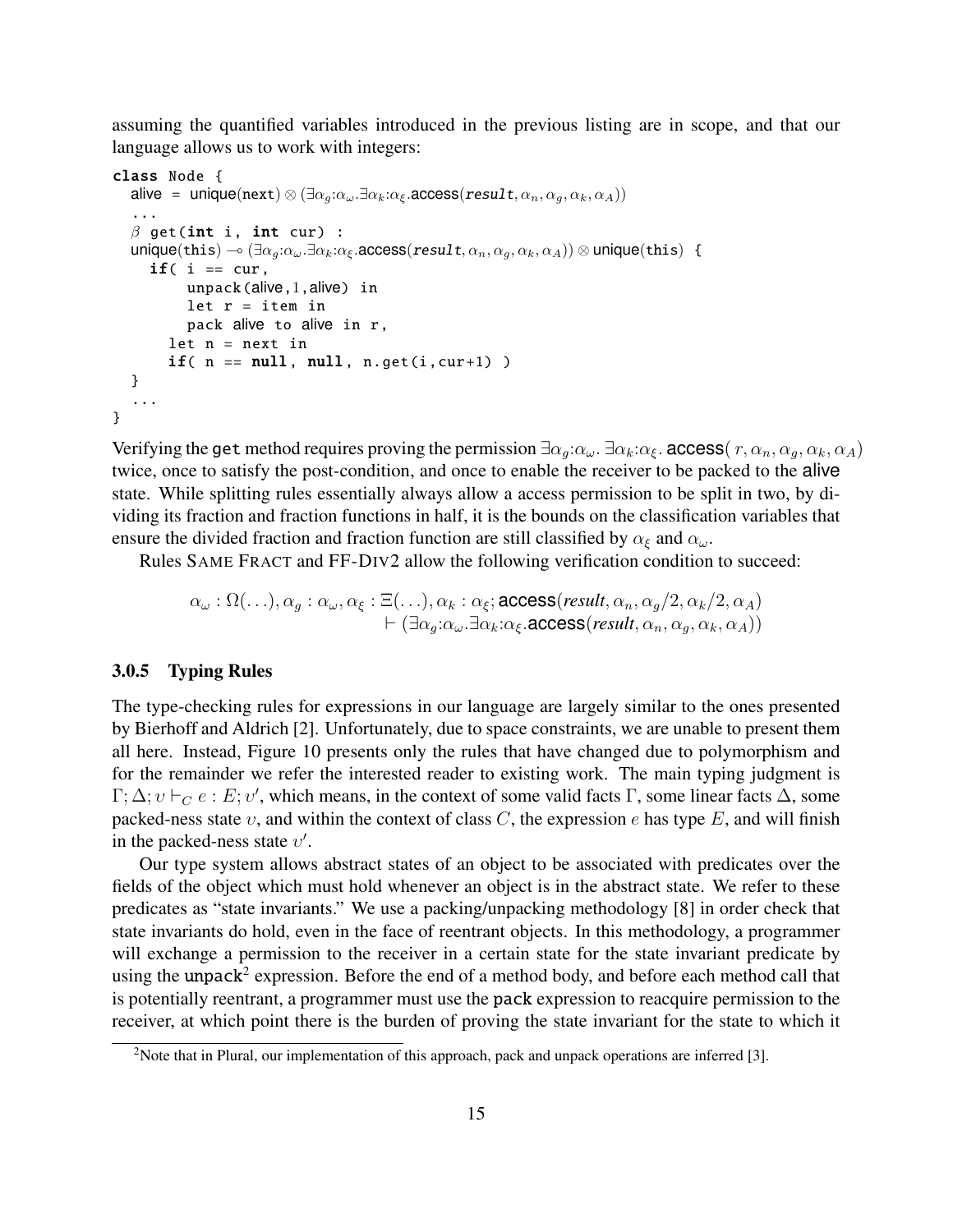P-NEW

$$
\frac{\Gamma \vdash C\langle T_0 \rangle[\overline{a}] \text{ wt}}{\Gamma; \Delta; v \vdash_C \text{ new } C\langle \overline{T_0} \rangle[\overline{a}](\overline{t}) : \exists x: C\langle \overline{T_0} \rangle[\overline{a}(\overline{t}) : \exists x: C\langle T_0 \rangle[\overline{a}(\overline{t}) : \Delta t \rangle] \text{ access}(x, \text{alive}, \{\text{alive} \mapsto 1\}, 1, A); v}
$$

P-CALL  
\n
$$
\Gamma \vdash t_0 : C \langle \overline{T_0} \rangle [\overline{a_0}] \qquad \Gamma \vdash \text{sargs}(m, C \langle \overline{T_0} \rangle [\overline{a_0}]) = (\overline{\alpha : \kappa})
$$
\n
$$
\Gamma \vdash \overline{a : \kappa} \qquad \Gamma \vdash \text{mtype}(m[\overline{a}], C \langle \overline{T_0} \rangle [\overline{a_0}]) = (\overline{x : T}, P \multimap E)
$$
\n
$$
\overline{\Gamma \vdash t : T} \qquad \Gamma; \Delta \vdash [t_0/\text{this}][t_0/\text{this}]\overline{t}/\overline{x}]P
$$
\n
$$
\Gamma; \Delta; \bullet \vdash_C t_0.m[\overline{a}](\overline{t}) : [t_0/\text{this}][\overline{t}/\overline{x}]E; \bullet
$$
\nP-SUPER  
\n
$$
\Gamma \vdash \text{this} : C \langle \overline{T_t} \rangle [\overline{a_t}]
$$
\n
$$
\Gamma \vdash \text{stype}(C \langle \overline{T_t} \rangle [\overline{a_t}]) = C' \langle \overline{T_s} \rangle [\overline{a_s}] \qquad \Gamma \vdash \text{sargs}(m, C' \langle \overline{T_s} \rangle [\overline{a_s}]) = (\overline{\alpha : \kappa})
$$
\n
$$
\Gamma \vdash \overline{a : \kappa} \qquad \Gamma \vdash \text{mtype}(m[\overline{a}], C' \langle \overline{T_s} \rangle [\overline{a_s}]) = (\overline{x : T}, P \multimap E)
$$
\n
$$
\Gamma \vdash \overline{t : T} \qquad \Gamma; \Delta \vdash [\text{super/this}_{\text{fr}}][\overline{t}/\overline{x}]P
$$
\n
$$
\Gamma; \Delta; \bullet \vdash_C \text{ super.} m[\overline{a}](\overline{t}) : [\text{super/this}_{\text{fr}}][\overline{t}/\overline{x}]E; \bullet
$$

Figure 10: Expression typing rules modified due to polymorphism

is packed. The context *υ* tracks whether or not the current receiver is packed or unpacked (our language only allows access to fields of the current method receiver).

Several typing rules defer to a linear logic proof judgment,  $\Gamma$ ;  $\Delta \vdash P$  from [2]. We use Linear Logic [9] to ensure that Access Permissions, which are descriptions of how objects are aliased, are not duplicated in an unsound manner. The judgment says that in the context of some valid facts Γ and some linear facts  $\Delta$ , the predicate *P* is true.

Rule P-NEW checks an instantiation expression. After checking that the instantiated type is well-formed, the init function takes an instantiated class type and returns the types of its fields, the classifications of the polymorphic variables, the initial object state *A* and the state invariants for that state *P*. Both the types of the fields and the initial state invariant are returned in terms of the *instantiating* types and permission elements, as the definition of the init function in Figure 11 explains. The rule then checks that the instantiating elements  $\bar{a}$  are actually classified by  $\bar{\kappa}$  and then uses the current linear context to prove the required permissions *P*, but for the arguments that are passed to the constructor, rather than the fields.

The rule P-CALL checks a method call site. The receiver is checked to ensure that it has some kind of class type. The sargs function, defined in Figure 11, looks up the classifiers of the static function parameters, and then the permission arguments,  $\bar{a}$ , are checked to ensure they have the same classifiers. Additionally, the method arguments are checked to ensure that they have the same types as the method parameters. Note that the mtype function (Figure 11) takes into account the static arguments of  $t_0$ 's type,  $C\langle \overline{T_0} \rangle [\overline{a_0}]$ . Finally, the linear context is used to prove the method pre-condition, after all of the appropriate substitutions are made. The rule for type-checking calls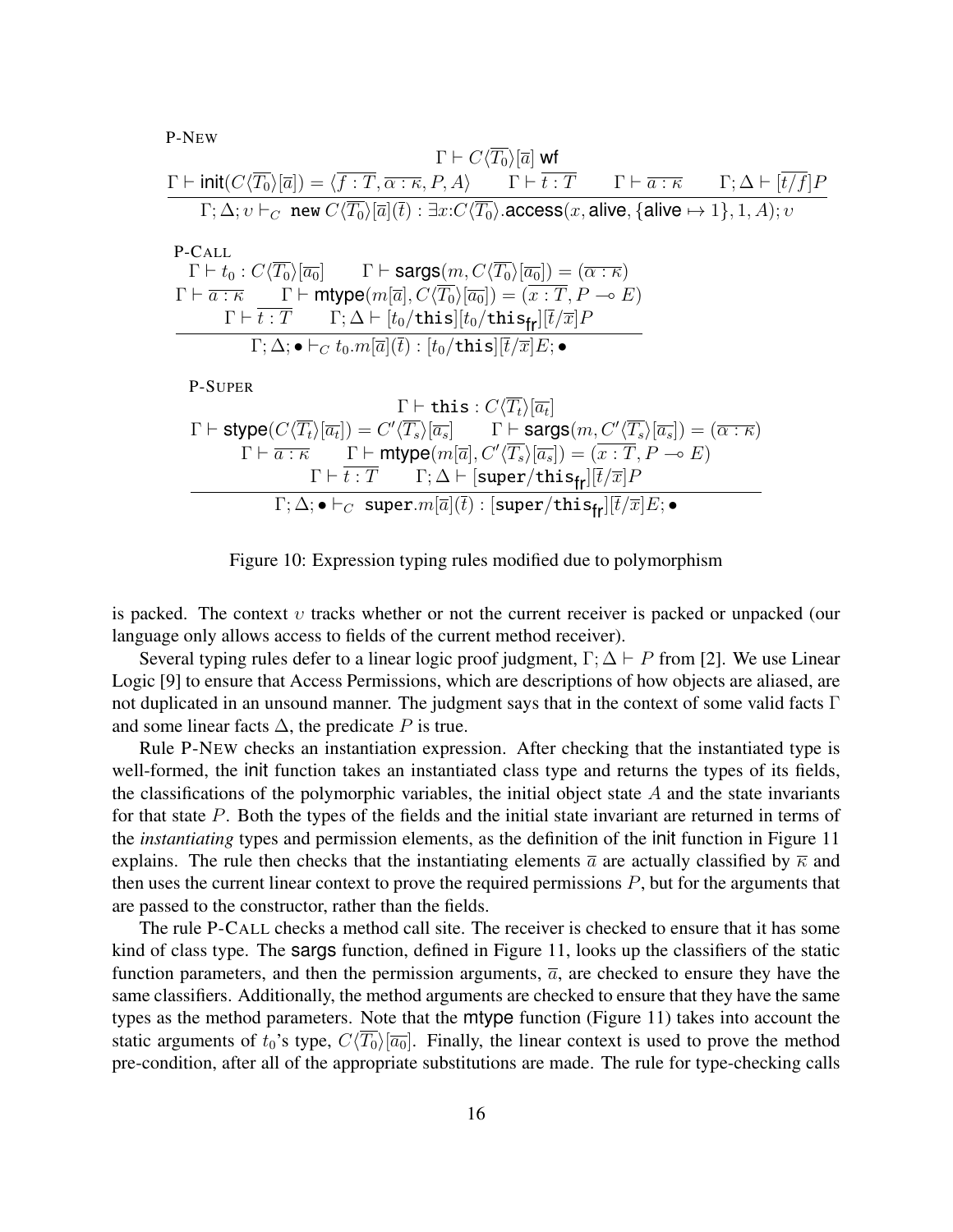class 
$$
C\langle\overline{\beta}\rangle[\overline{\alpha:\kappa}]
$$
 extends  $C'\langle\overline{T'}\rangle[\overline{\alpha'}]\{\ldots\overline{f:\overline{T:\mathbf{in}\,n}\mathbf{initually}}\langle P,s_1\otimes\ldots\otimes s_n\rangle\ldots\}\in\Gamma$   
\n $\Gamma\vdash init(C'\langle\overline{T'}\rangle[\overline{\alpha'}]) = (\overline{f'':\overline{T''},\alpha':\kappa',P',A'})$   
\n $\Gamma\vdash init(C\langle\overline{T}\rangle[\overline{\alpha}]) = (\overline{[T/\beta]}[\overline{\alpha}\langle\overline{\alpha}](\overline{f:\overline{T},\overline{f'':\overline{T''}}),[\overline{\alpha}\langle\overline{\alpha}](P\otimes P'),A})$   
\n $\Gamma\vdash init(C\langle\overline{T}\rangle[\overline{\alpha}]) = (\overline{[T/\beta]}[\overline{\alpha}\langle\overline{\alpha}](\overline{f:\overline{T},\overline{f'':\overline{T''}}),[\overline{\alpha}\langle\overline{\alpha}](P\otimes P'),A})$   
\n $\Gamma\vdash init(\text{Object}\langle\rangle[]) = (\cdot,\cdot,1,\text{alive})$   
\n $\frac{\text{class } C\langle\overline{\beta}\rangle[\overline{\alpha:\kappa}]\text{ extends } C'\langle\overline{T_s}\rangle[\overline{a_s}]\{\ldots\overline{M}\ldots\}}{\Gamma\vdash \text{sargs}(m,\overline{C}\langle\overline{T}\rangle[\overline{\alpha}] ) = (\alpha_m:\kappa_m')}$   
\n $\frac{\text{class } C\langle\overline{\beta}\rangle[\overline{\alpha:\kappa]}\text{ extends } C'\langle\overline{T_s}\rangle[\overline{a_s}]\{\ldots\overline{M}\ldots\}$   
\n $\frac{T'}{m[\overline{\alpha_m:\kappa_m}](\overline{T}x):\overline{P}\to E=e\in\overline{M}$   
\n $\frac{T'}{m[\overline{\alpha_m:\kappa_m}](\overline{T}x):\overline{P}\to E=e\in\overline{M}$   
\n $\frac{T'}{m[\overline{\alpha_m:\kappa_m}](\overline{T}x):\overline{P}\to E'=[\overline{T_c}/\beta][(\overline{\alpha}\langle\overline{\alpha_m}][(\overline{\alpha_c}/\overline{\alpha}])]$   
\n $\frac{T'}{m[\overline{\alpha_m:\$ 

Figure 11: Various utility judgments used by type-checking and well-formedness rules.

of superclass methods, P-SUPER, works very much in the same way. Our type system uses a "frames" methodology [8] for ensuring soundness in the face of subclassing, here evident in the appearance of the  $this_{fr}$  and super references.

Beyond the expression typing rules, there are also a number of rules for ensuring that an entire program is well-formed. These are given in Figure 12. Rule P-CLASS checks that a class is well-formed by adding all of the fields, type variables and quantification variables to the valid context. Every declared quantification classifier is checked to ensure that it is well-formed. It then checks that the field, state, method, constructor and state invariant declarations are well-formed. Rule P-METHOD checks that an method's body correctly implements its specification. First, the classification quantifiers and argument types are checked for well-formedness. An augmented context is used to check that the pre- and post-conditions are well-formed. The override judgment checks that the method's specification is behaviorally compatible with any methods it overrides. Finally, given the permissions specified in the post-condition, the method body is type-checked to ensure that it correctly satisfies its post-condition, and that the receiver is packed on return from the method. Again, we regret that due to space constraints, some judgments that are reused without changes from existing work, such as **override**,  $inv<sub>C</sub>$ , linear logic proof, permission splitting and joining rules, and the field, state and constructor well-formedness judgments, are not presented in this paper. Interested readers are referred to existing work [1].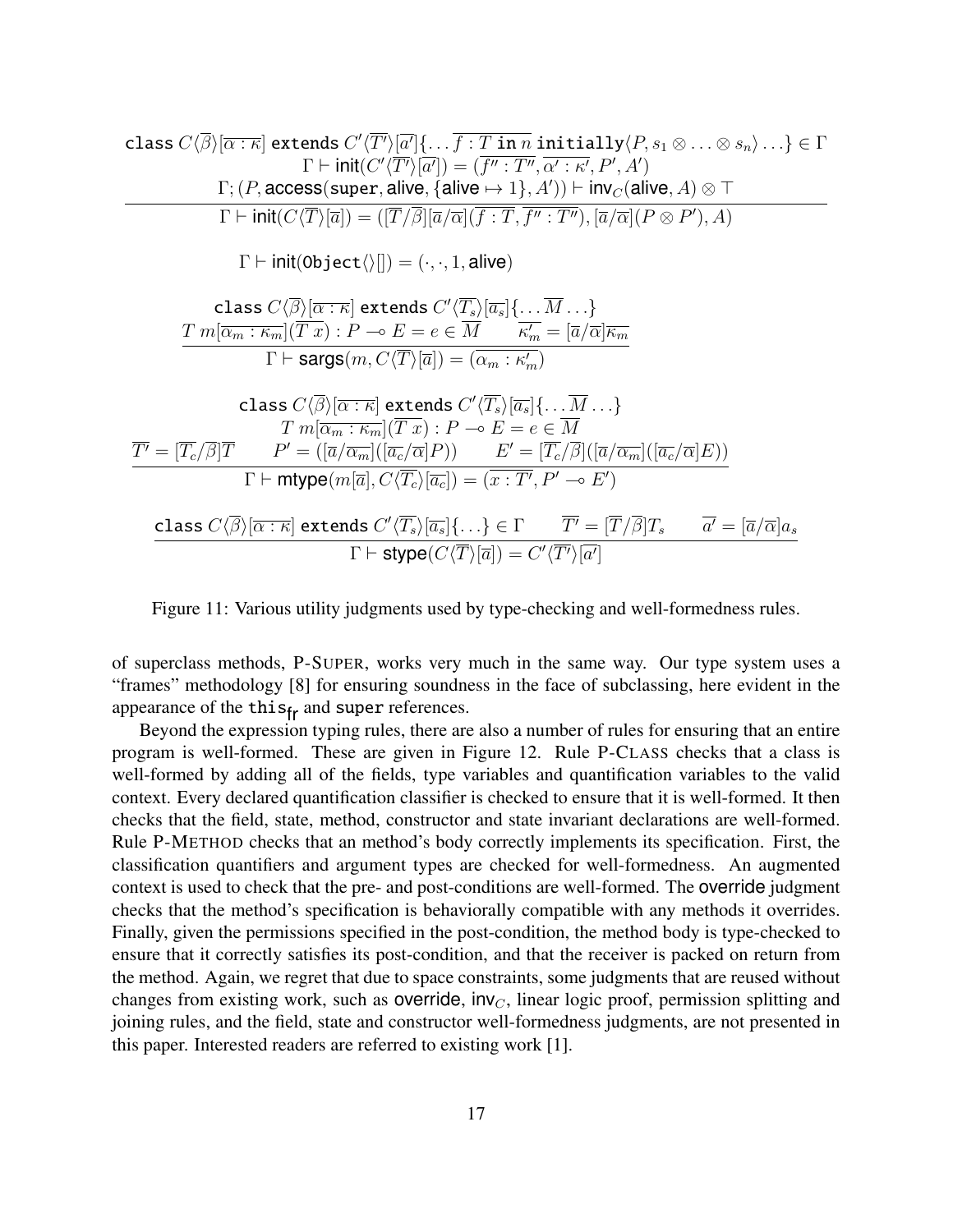P-CLASS  
\n
$$
\text{ftypes}(\overline{F}) = \overline{f} : \overline{T} \qquad \Gamma' = \Gamma, \overline{\beta}, \overline{f} : \overline{T}, \overline{a} : \overline{\kappa} \qquad \Gamma' \vdash \overline{\kappa} \text{ wt} \qquad \Gamma' \vdash C' \langle \overline{T} \rangle[\overline{a}] \text{ wt}
$$
\n
$$
\Gamma' \vdash \overline{F} \text{ ok in } C \qquad \Gamma', \text{ this} : C \langle \overline{\beta} \rangle[\overline{\alpha}] \vdash \overline{M} \text{ ok in } C \langle \overline{\beta} \rangle[\overline{\alpha}] \qquad \Gamma' \vdash \overline{N} \text{ ok}
$$
\n
$$
\Gamma' \vdash I \text{ ok in } C \langle \overline{\beta} \rangle[\overline{\alpha}] \qquad \Gamma' \vdash \overline{R} \text{ ok in } C \qquad \overline{M} \text{overrides all methods with this}_{\text{fr}} \text{perm in } C'
$$
\n
$$
\Gamma \vdash \text{class } C \langle \overline{\beta} \rangle[\overline{\alpha} : \overline{\kappa}] \text{ extends } C' \langle \overline{T} \rangle[\overline{a}] \{ \overline{F} \overline{R} \text{ I } \overline{N} \overline{M} \} \text{ ok}
$$
\n
$$
\text{P-METHOD}
$$
\n
$$
\Gamma' = \Gamma, \overline{\alpha : \kappa}, \overline{x : T} \qquad \Gamma' \vdash \overline{\kappa} \text{ wt} \qquad \Gamma' \vdash \overline{T} \text{ wt} \qquad \Gamma' \vdash P \text{ wt}
$$
\n
$$
\Gamma', \text{result} : T_r \vdash P_r \text{ wt} \qquad \Gamma' \vdash \text{override}(m, C \langle \overline{\beta} \rangle[\overline{\alpha_c}], \overline{x : T}, P \multimap \exists \text{result} : T_r.P_r)
$$
\n
$$
\Gamma'; P; \bullet \vdash_C e : \exists \text{result} : T_r.P_r \otimes \top; \bullet
$$
\n
$$
\Gamma \vdash m[\overline{\alpha : \kappa}](\overline{T} \text{ x}) : P \multimap \exists \text{result} : T_r.P_r = e \text{ ok in } C \langle \overline{\beta} \rangle[\overline{\alpha_c}]
$$

Figure 12: Well-formedness rules for the entire program.

# 4 Syntactic Sugar

Up until this point we have been assuming that programmer would be writing out the full specifications as we have presented them in our language. This system is quite flexible and expressive. However, given the syntactic complexity of some of the quantification bounds, for example  $\alpha_n$ : Node<sub>B</sub>,  $\alpha_\omega : \Omega(\mathsf{FF}(\alpha_n, \mathsf{alive}, \beta), \mathsf{FF}(\alpha_n, \mathsf{alive}, \beta)), \alpha_\xi : \Xi(\mathsf{LessThan1}), \alpha_A : \mathsf{Asmp}(\alpha_n, \alpha_\xi, \beta)]$ from our linked list example, we would really like to simplify things a bit! In this section we will introduce syntactic sugar that greatly simplifies our system of polymorphic access permissions while still retaining most of the expressiveness.

In order to simplify our system, we will introduce polymorphic variables that stand for entire Access Permissions, rather than for each permission element. These variables, when introduced, will be declared with one of three types of bounds:

- Exact This variable bound introduces a permission that refers to a specific fractional quantity. Every time it is used, the instantiated permission will be required to be exactly the same.
- Similar This variable bound introduces what is essentially a family of permissions each of the same permission kind. Every time this permission variable is used, instantiations are required to be of the same kind, but not necessarily the same fraction.
- Symmetric This variable bound introduces a permission variable that is identical to 'Similar' in every way, and additionally can be divided an infinite number of times. Therefore, it can only be instantiated with permissions of kind pure and share (and immutable in our implementation).

Using these simplified bounds, the linked list class presented in the previous section could be written in the following manner:

```
class LinkedList <β>[p : symmetric(β)] {
```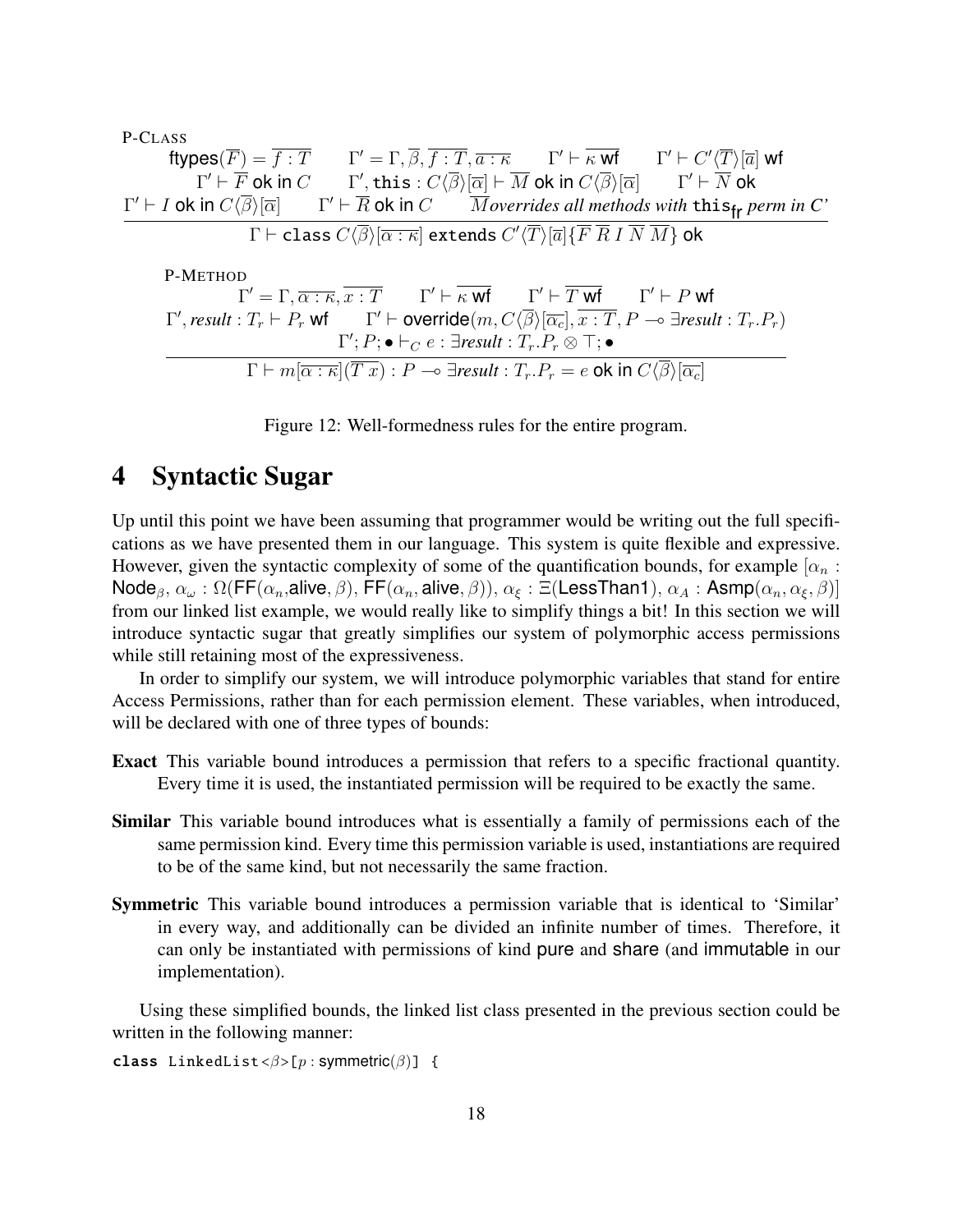

Figure 13: Rules for checking the well-formedness of quantification classifiers.

```
class Node {
   β item; Node next;
  alive = unique(next) \otimes p(item)
  \beta get(int i, int cur):unique(this) \rightarrow unique(this) \otimes p(result)
}
alive = unique(first)...
void add(\beta item) : unique(this) \otimes p(item) \multimap unique(this)
\beta get(int i) : unique(this) \rightarrow unique(this) \otimes p(result)
```
}

The permission variable *p* stands for a permission that can be divided any number of time but will still result in a permission of the same kind. Specifically, each time *p* is mentioned, it may refer to different fractions in the below fraction and the fraction function. Note that the bound of *p* must still declare the type  $\beta$  with which its permissions will be associated.

These new permission variables are truly syntactic sugar. They can be defined in terms of our lower level quantification variables. For each of the three types of bounds for permission variables, there is a different way to translate its declaration and its use. The table in Figure 14 summarizes the transformation from syntactic sugar to the formal language.

Of particular note is the translation of the use of a similar or symmetric permission variable. Each use is translated into an Access Permission that existentially quantifies the fraction and fraction functions. The classifiers of these existentially quantified variables are the classifiers introduced when the permission variable itself was declared. Additionally, the symmetric permission variable is rewritten as a series of quantification variables with a fraction classifier  $\alpha_{\xi}$ , that is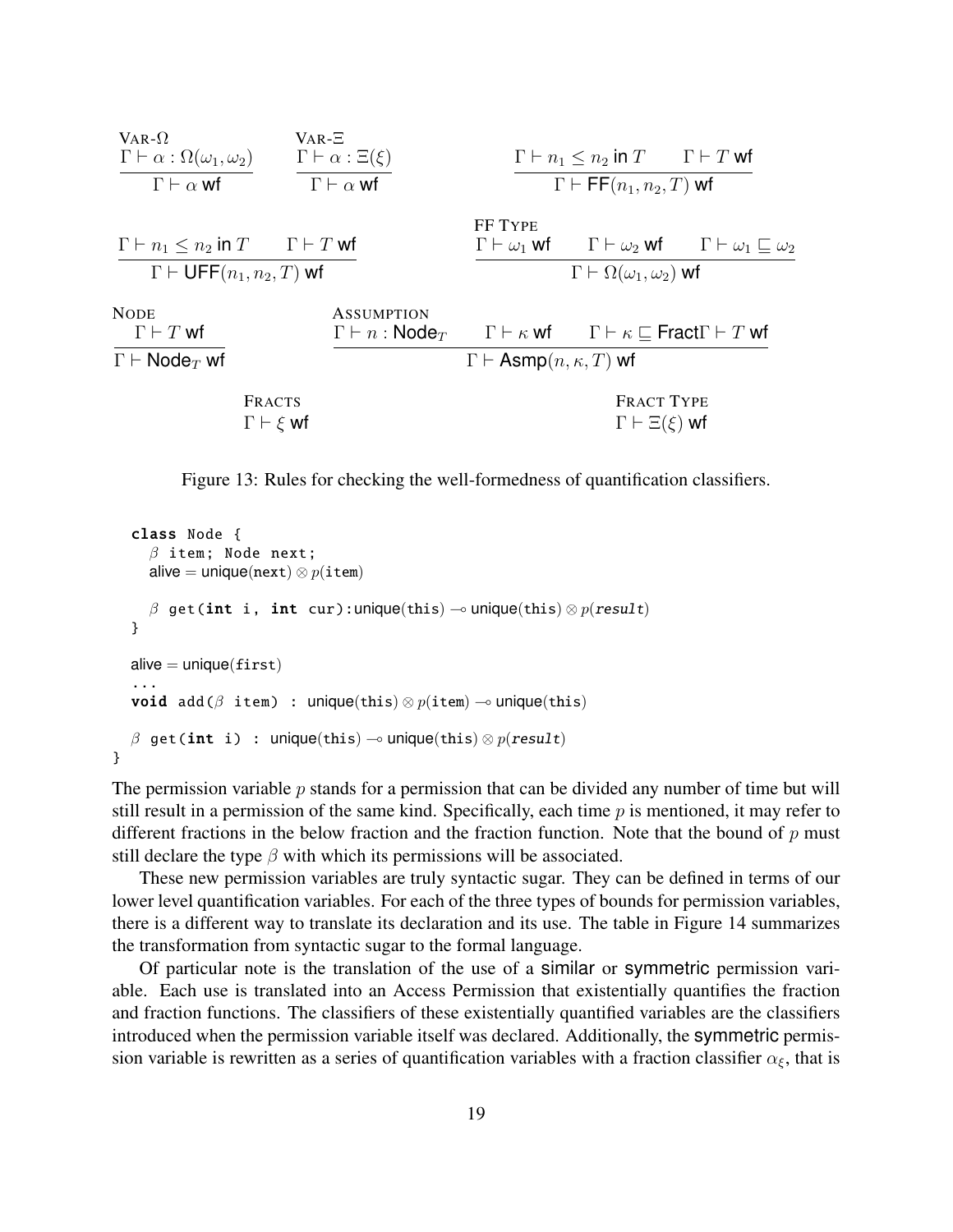| <b>Declaration and Use</b> |                                                                                                                                          |  |
|----------------------------|------------------------------------------------------------------------------------------------------------------------------------------|--|
| Sugar                      | <b>Rewrite</b>                                                                                                                           |  |
| p : exact(T)               | $\alpha_{\xi}$ : $\Xi$ (Fract), $\alpha_n$ : Node <sub>T</sub> , $\alpha_q$ : FF( $\alpha_n$ , alive, T), $\alpha_k$ : $\alpha_{\xi}$ ,  |  |
|                            | $\alpha_A$ : Asmp $(\alpha_n, \alpha_{\xi}, T)$                                                                                          |  |
|                            | $\mathsf{access}(r, \alpha_n, \alpha_q, \alpha_k, \alpha_A)$                                                                             |  |
| $p :$ similar $(T)$        | $\alpha_n$ : Node $_T$ , $\alpha_\omega$ : $\Omega$ (UFF( $\alpha_n$ , alive, T), FF( $\alpha_n$ , alive, T)),                           |  |
|                            | $\alpha_{\xi}$ : $\Xi$ (Fract), $\alpha_A$ : Asmp $(\alpha_n, \alpha_{\xi}, T)$                                                          |  |
| p(r)                       | $\exists \alpha_a:\alpha_\omega \ldotp \exists \alpha_k:\alpha_\xi \ldotp \mathsf{access}(r,\alpha_n,\alpha_q,\alpha_k,\alpha_A)$        |  |
| $p :$ symmetric $(T)$      | $\alpha_n$ : Node $_T$ , $\alpha_\omega$ : $\Omega(\mathsf{FF}(\alpha_n, \mathsf{alive}, T), \mathsf{FF}(\alpha_n, \mathsf{alive}, T)),$ |  |
|                            | $\alpha_{\xi}$ : $\Xi$ (LessThan1), $\alpha_A$ : Asmp $(\alpha_n, \alpha_{\xi}, T)$                                                      |  |
|                            | $\exists \alpha_a:\alpha_\omega \ldotp \exists \alpha_k:\alpha_\xi \ldotp \mathsf{access}(r,\alpha_n,\alpha_q,\alpha_k,\alpha_A)$        |  |

Figure 14: The translation of permission variables, which are syntactic sugar, into the formal language, at both their declaration and use site.

bounded above by LessThan1, and a fraction function classifier *αω*, that is bounded below by FF.

Given such a large difference in syntactic complexity, readers may reasonably wonder whether or not our formal system could have been written to include these simplified polymorphic permissions from the start. Our motivation for presenting polymorphic access permissions in the manner is two-fold. First, we feel strongly that presenting the simplified polymorphic permissions in terms of a formal system where each element of the Access Permission can be quantified helps in understanding the semantics of the simplified permission bounds. This is particularly true for appreciating the different between the exact permission and the similar and symmetric permissions. It is crucial to understand that there is some extra level of quantification that is occurring in the later case that is not occurring in the former case. Second, the full system does allow some specifications that cannot be written in syntactic sugar. For example, if desired, a programmer could force multiple permissions to share the same guaranteed state. Still, due to the large gain in simplicity, we have chosen to implement the simplified syntax directly in our static analysis, described in the next section.

### 5 Implementation

In order to better evaluate polymorphic Access Permissions, we have implemented a typestate checker for the Java language based on this approach. Our implementation is an extension to the Plural [3] typestate checker for Java, which was in turn based on the original type system presented by Bierhoff and Aldrich [2]. Our polymorphic typestate checker implements the simplified system from the previous section directly, and does not allow abstract over each permission element. All of the specifications are written using Java 1.5 annotations. This presented a few interesting challenges.

The entire Plural implementation, which includes the polymorphic variant described here, the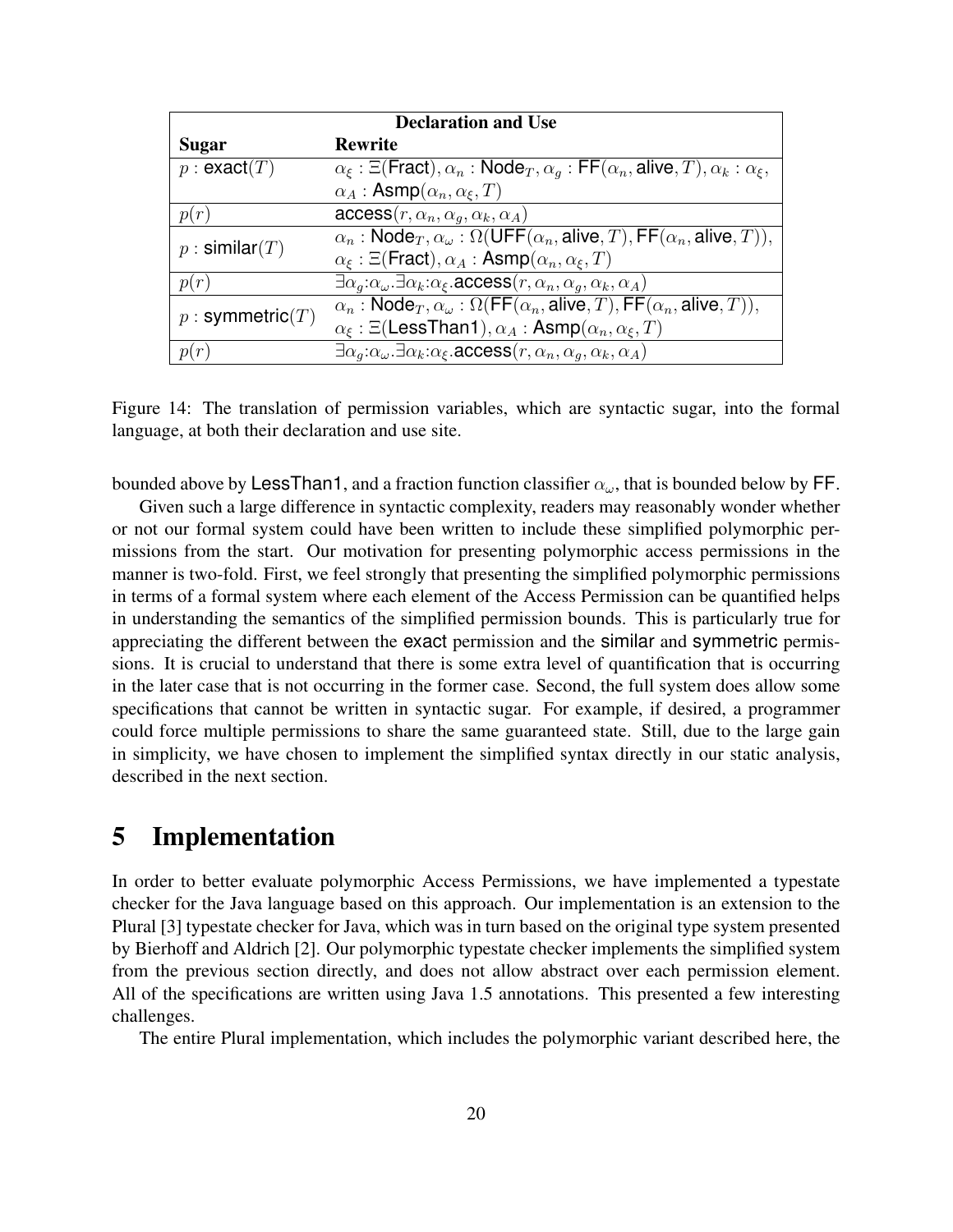source, and a suite of tests, is available for download<sup>3</sup>. This suite of tests includes Java versions of all of the examples presented in this paper, which are correctly verified.

The following listing is a specification of the Node class from our earlier linked list example, and serves to illustrate the basic form of the Java annotations that can legally be used in our implementation:

```
@Symmetric (value="p",type="T")
@Invariants (@State(name="alive",inv="unique(next) * p(item)"))
class Node <T> {
  @Apply("p") Node next; T item;
  @Unique
  @ResultPolyVar ("p")
  T get(int i, int cur) \{ \ldots \}}
```
The @Symmetric annotation introduces a polymorphic permission variable for the scope of the class, which must be associated with a type. The @Exact and @Similar annotations exist as well, and the permissions introduced have the same semantics presented in Section 4. The @Invariants and @State annotations are already a part of the Plural typestate checker, and are used to specify state invariants, but now polymorphic permissions can be used in these invariants. The @ResultPolyVar annotation, along with the @PolyVar annotation, allows us to mention these polymorphic permissions in specifications. Here is how we might instantiate a similarly specified LinkedList class:

```
@ResultShare ("Open") Socket
getItemFromList (@Unique @Apply("share(Open)") LinkedList <Socket > l) {
 return l.get(0);}
```
The @Apply annotation applies the share permission kind with a state guarantee of Open to the polymorphic permission parameter of LinkedList. At each application site, the applied permission is checked to ensure that it matches the bound on the parameter. Here, since the permission is share, it does. This permission kind and guarantee is subsequently substituted for  $p$  in the specification of the get method, and the result is that the post-condition of getItemFromList is satisfied. In this case, that means that getItemFromList returns a share permission with a guarantee of Open.

In our current implementation, polymorphic permissions can only be introduced at the class level, not at the method level. Polymorphic permissions must be instantiated at construction time. However, Java 1.5 annotations can not be used on constructor expressions. Therefore a very simple unification algorithm tracks the permissions that are applied to any expression.

Most of the checking functionality piggy-backs on top of the existing Plural tool. Within the scope of a polymorphic variable, a simple flow-based analysis tracks polymorphic permissions as they flow from specification to specification. This analysis treats polymorphic permission variables as being indivisible unless declared as symmetric. As previously mentioned, the analysis also tracks the instantiation of each reference. At method pre- and post-conditions, and receiver

 $3$ http://code.google.com/p/pluralism/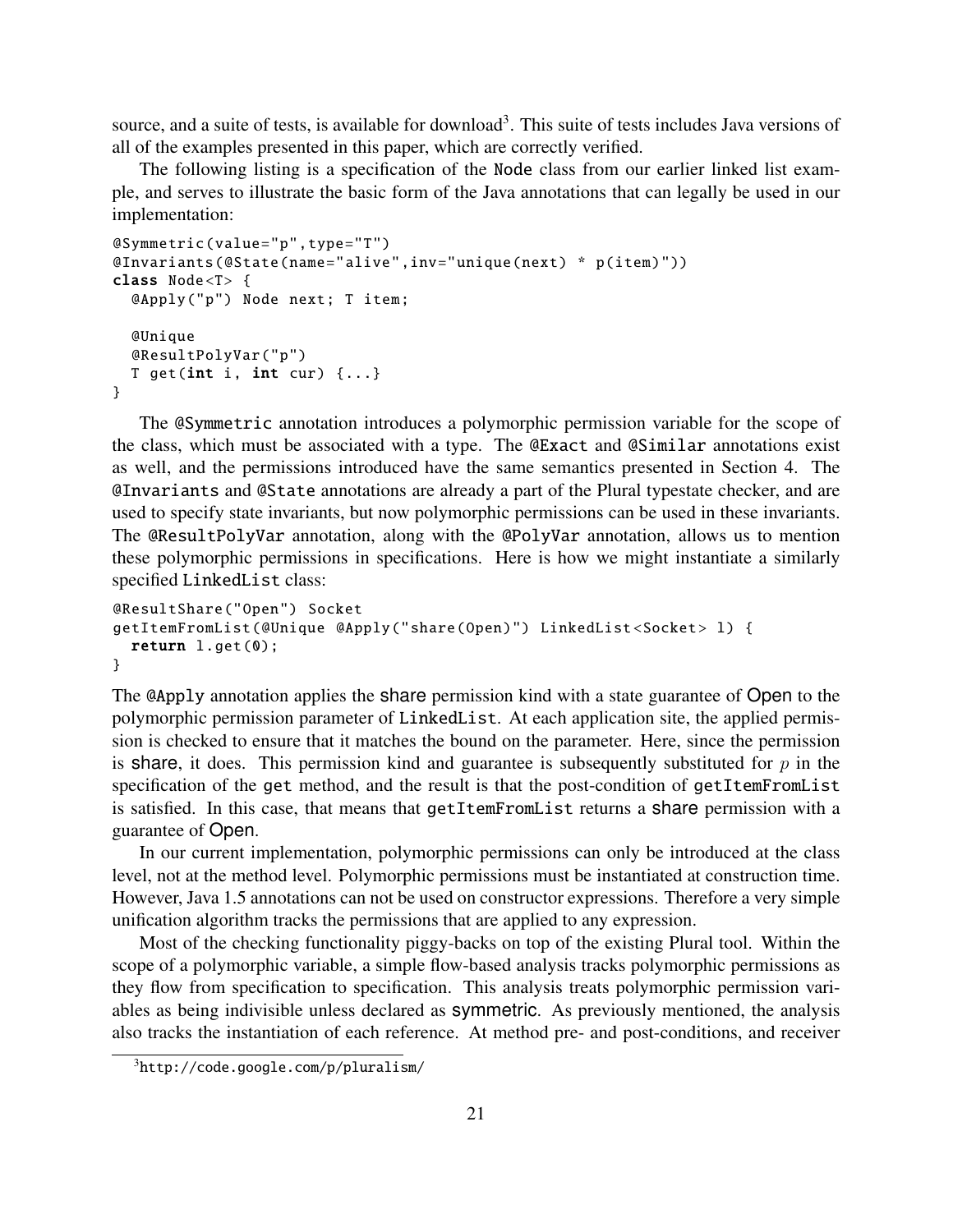pack and unpack sites, this instantiation information is used to determine which permissions are consumed and which permissions are produced. In the case where a polymorphic permission is instantiated with an actual permission, our analysis substitutes the actual permission for the variable in the method specification, and then the original Plural implementation tracks whether or not the appropriate permissions are available in order to satisfy the method pre-condition, and also tracks the newly produced permissions.

### 6 Related Work

Existing approaches have contained some similar ideas to the ones presented here, particularly with respect to quantification. In the end, the novelty of our work comes from the manner in which these ideas have been combined, and the novel quantification bounds that we have used to extend modular typestate checking to generic classes.

The original type system upon which this work was based [2] contains a very limited form of quantification. This system allows existential and universal quantification over fractions and fraction functions, but only within the scope of the predicate syntactic form, *P*. This quantification was limited in many ways. Notably, the scope of the quantifiers could not extend over an entire method specification, only within a pre- or post-condition. Our work significantly improves upon the usefulness of the original approach by extending the scope of polymorphism to the method and class level, by allowing state guarantees and assumptions to be abstracted over, and by allowing quantification classifiers themselves to be abstracted over. This last point is what truly enabled the specification and verification of collections that we have seen in practice.

Boyland's fractional permissions [6] do allow polymorphism, by allowing universal quantification over fractions in procedure specifications. This allows programmers to write procedures that return the same fractions they were given, as long as the procedure body does not depend on them. The main difference is that our work supports a larger number of permission kinds (Boyland's work essentially supports unique and immutable) which means that we must support more interesting sorts of quantification. For instance, Boyland's work does not have an analogous notion of polymorphism over fraction and fraction function classifiers, likely because there are not enough permission kinds to make this a useful feature.

Higher-Order Separation Logic [4] is able to verify some similar sorts of behavioral properties as our work. For example, using standard logical quantifiers, a function can be defined that is polymorphic in the state of the objects that it accepts and returns. However, existing work does not allow polymorphism over the permission to heap locations. This is not surprising considering that most formulations of Separation Logic have only one "permission." That being said, recent work has extended fractional permissions to separation logic [5]. This work does not permit quantification over fractions themselves.

Finally, Girard's original work on Linear Logic [9] allowed for quantification over linear facts. However, this work was not presented in the context of managing program resources and therefore it is not clear how this quantification would translate to permission accounting for polymorphic programs.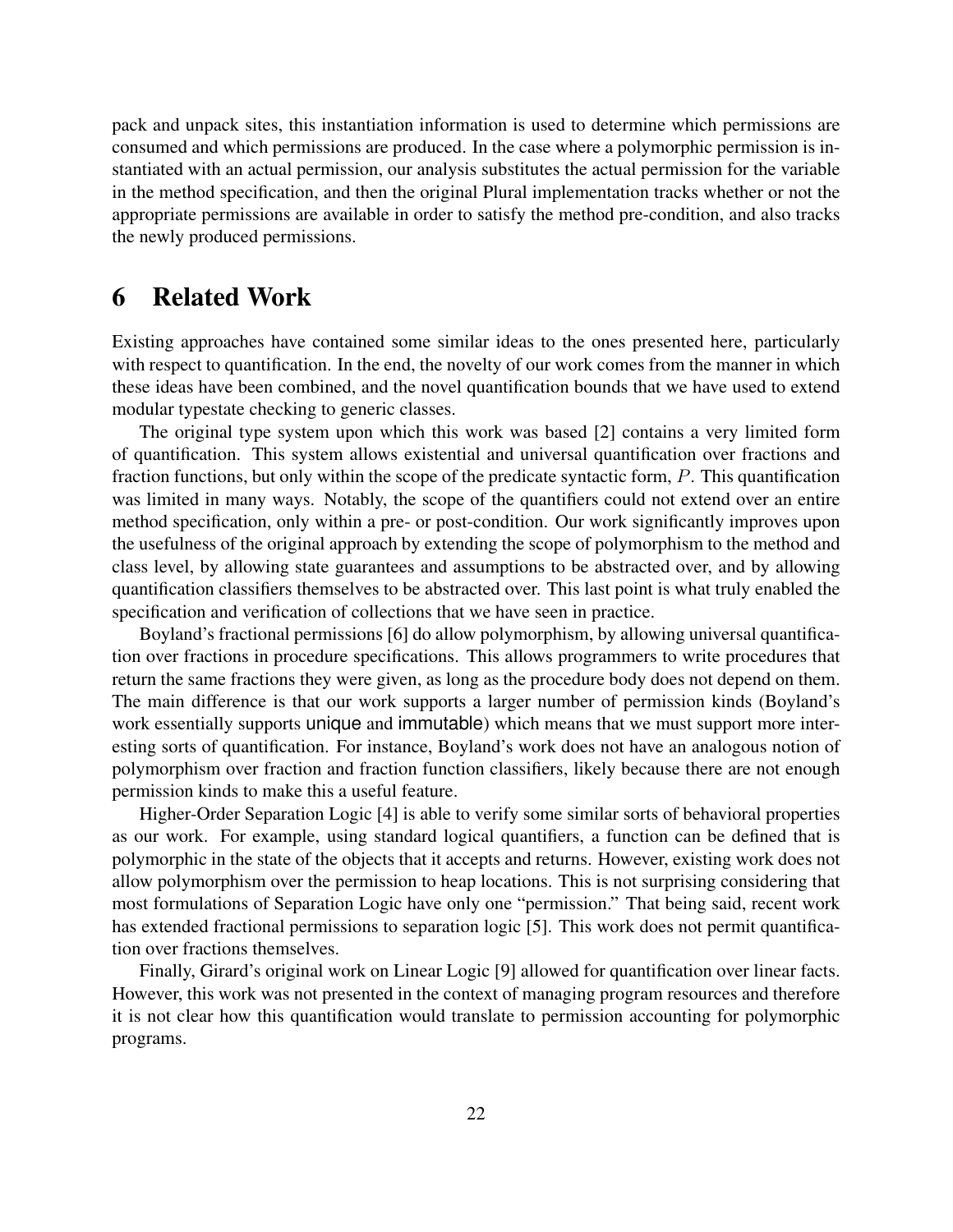# 7 Conclusion

In this paper we extended an existing type system, designed to prevent the misuse of object protocols, to allow for polymorphism over Access Permissions, the static predicates that track what state each object is in, and how those objects may be aliased. This results in increased precision in the specification of classes whose implementations do not constrain the elements they contain, such as a stack that is equally capable of holding unique, open files as shared, open sockets. Our experience has shown that this expressiveness is necessary in order to be able to specify commonly used classes without false positives. While this system was expressed in terms of a low level calculus where each part of an Access Permission can be abstracted individually, we showed a simplified syntax of our system that can be rewritten in terms of the underlying calculus and presented a typestate checker for Java based on this system.

# References

- [1] Kevin Bierhoff. *API Protocol Compliance in Object-Oriented Software*. PhD thesis, Carnegie Mellon University, April 2009.
- [2] Kevin Bierhoff and Jonathan Aldrich. Modular typestate checking of aliased objects. In *The 22nd annual ACM SIGPLAN conference on Object oriented programming systems and applications*, pages 301–320. ACM Press, 2007.
- [3] Kevin Bierhoff, Nels E. Beckman, and Jonathan Aldrich. Practical API protocol checking with access permissions. In *Proceedings of the 23rd European Conference on Object-Oriented Programming (ECOOP '09)*, pages 195–0219, July 2009.
- [4] Bodil Biering, Lars Birkedal, and Noah Torp-Smith. Bi-hyperdoctrines, higher-order separation logic, and abstraction. *ACM Trans. Program. Lang. Syst.*, 29(5):24, 2007.
- [5] Richard Bornat, Cristiano Calcagno, Peter O'Hearn, and Matthew Parkinson. Permission accounting in separation logic. In *POPL '05: Proceedings of the 32nd ACM SIGPLAN-SIGACT symposium on Principles of programming languages*, 2005.
- [6] John Boyland. Checking interference with fractional permissions. In R. Cousot, editor, *Static Analysis: 10th International Symposium*, volume 2694 of *Lecture Notes in Computer Science*, pages 55–72, Berlin, Heidelberg, New York, 2003. Springer.
- [7] Robert DeLine and Manuel Fähndrich. Enforcing high-level protocols in low-level software. *SIGPLAN Not.*, 36(5):59–69, 2001.
- [8] Robert DeLine and Manuel Fähndrich. Typestates for objects. In *ECOOP '04: European Conference on Object-Oriented Programming*, pages 465–490. Springer, 2004.
- [9] Jean-Yves Girard. Linear logic. *Theor. Comput. Sci.*, 50(1):1–102, 1987.